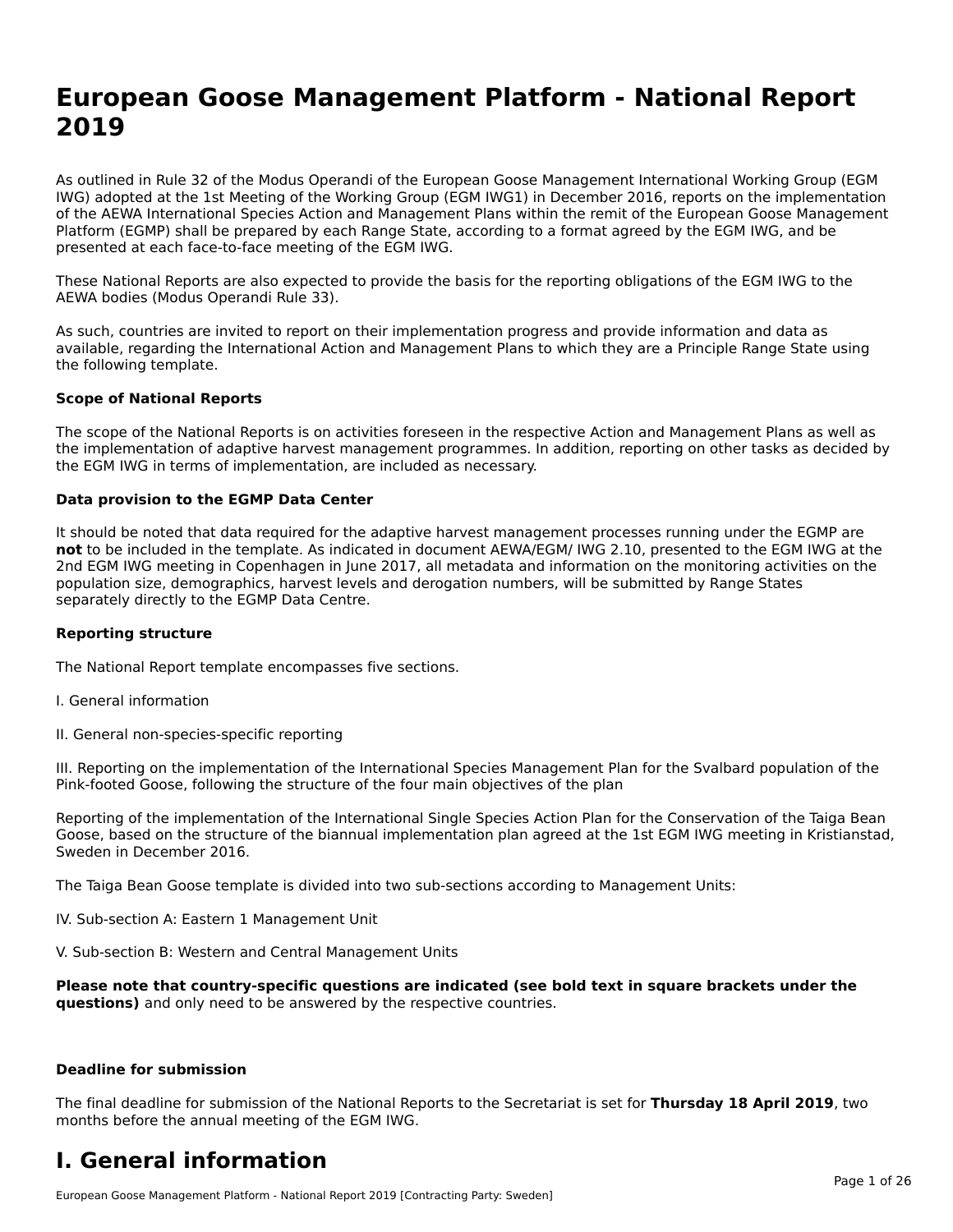#### **To be completed by all Range States**

Name of reporting country › Sweden

### **Designated National EGMP Administrative Authority**

Full name of the institution› Swedish Environmental Protection Agency

Name and title of the head of institution › Björn Risinger, Director General

Mailing address - Street and number

P.O. Box

Postal code $>$  S-106 48

City › Stockholm

**Country** › Sweden

Telephone › +46 10 698 10 00

E-mail› registrator@naturvardsverket.se

Website › www.naturvardsverket.se

### **Designated National Government Representative (NGR) for EGMP matters**

Name and title of the NGR › Per Risberg, Senior Scientific Officer

Affiliation (institution, department) › Swedish Environmental Protection Agency

Mailing address - Street and number

P.O. Box

Postal code› S-106 48

City › Stockholm

**Country** › Sweden

Telephone › +46 10 698 10 00

E-mail› per.risberg@naturvardsverket.se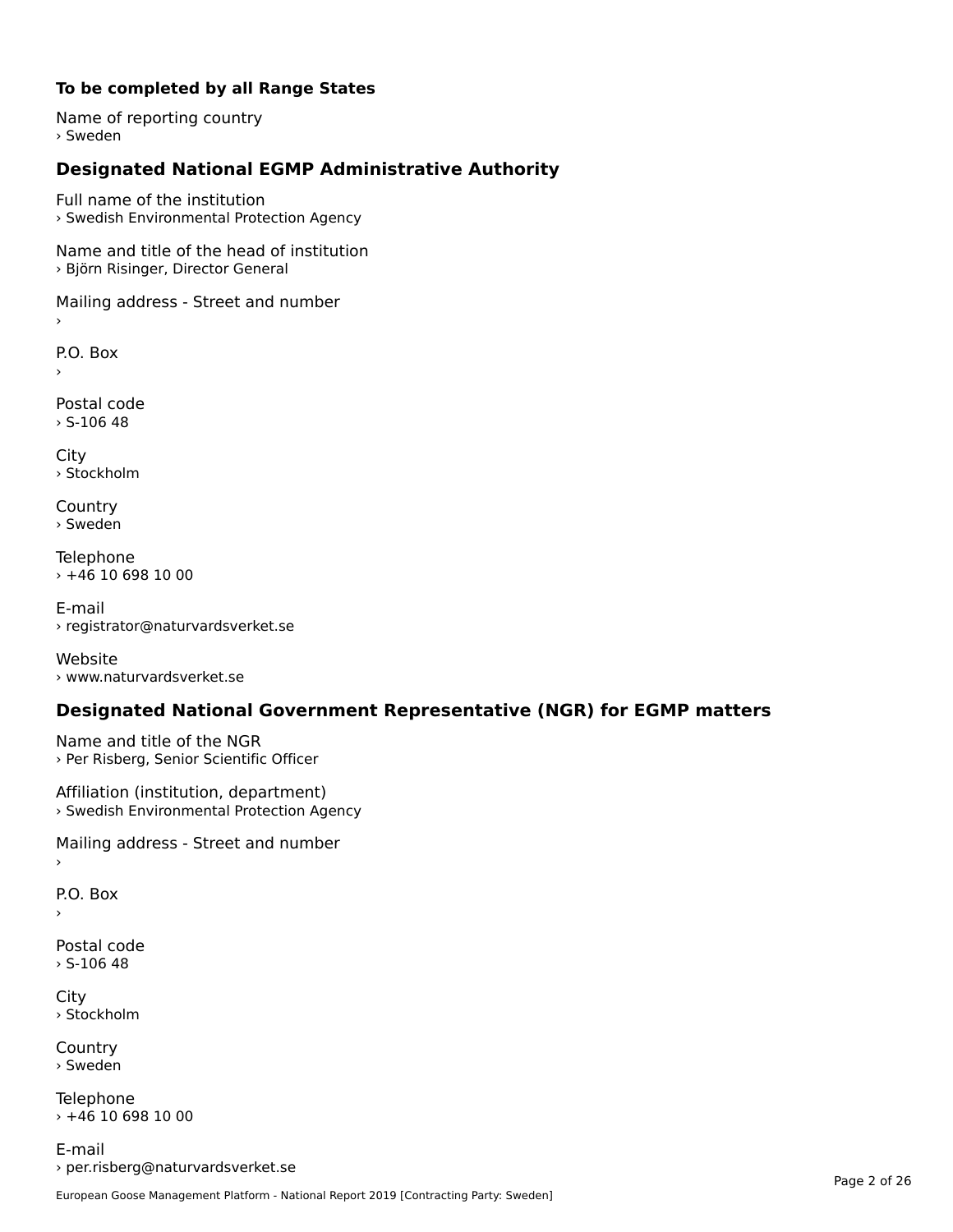Website› www.naturvardsverket.se

#### **Additional designated National Government Representative (NGR) for EGMP matters (if available)**

Name and title of the NGR› Louise Bednarz, Senior Advisor

Affiliation (institution, department) › Swedish Environmental Protection Agency

Mailing address - Street and number

 $\overline{P}$ ›

Postal code› S-106 48

**City** › Stockholm

**Country** › Sweden

Telephone  $\times$  +46 10 698 10 00

E-mail› louise.bednarz@naturvardsverket.se

Website › www.naturvardsverket.se

### **Designated National Expert (NE) for EGMP matters**

Name and title of the NE› Urban Johansson, Senior Scientific Officer

Affiliation (institution, department) › Swedish Environmental Protection Agency

Mailing address - Street and number

P.O. Box

›

Postal code $>$  S-106 48

City› Stockholm

**Country** › Sweden

**Telephone**  $+46$  10 698 10 00

E-mail› urban.johansson@naturvardsverket.se

Website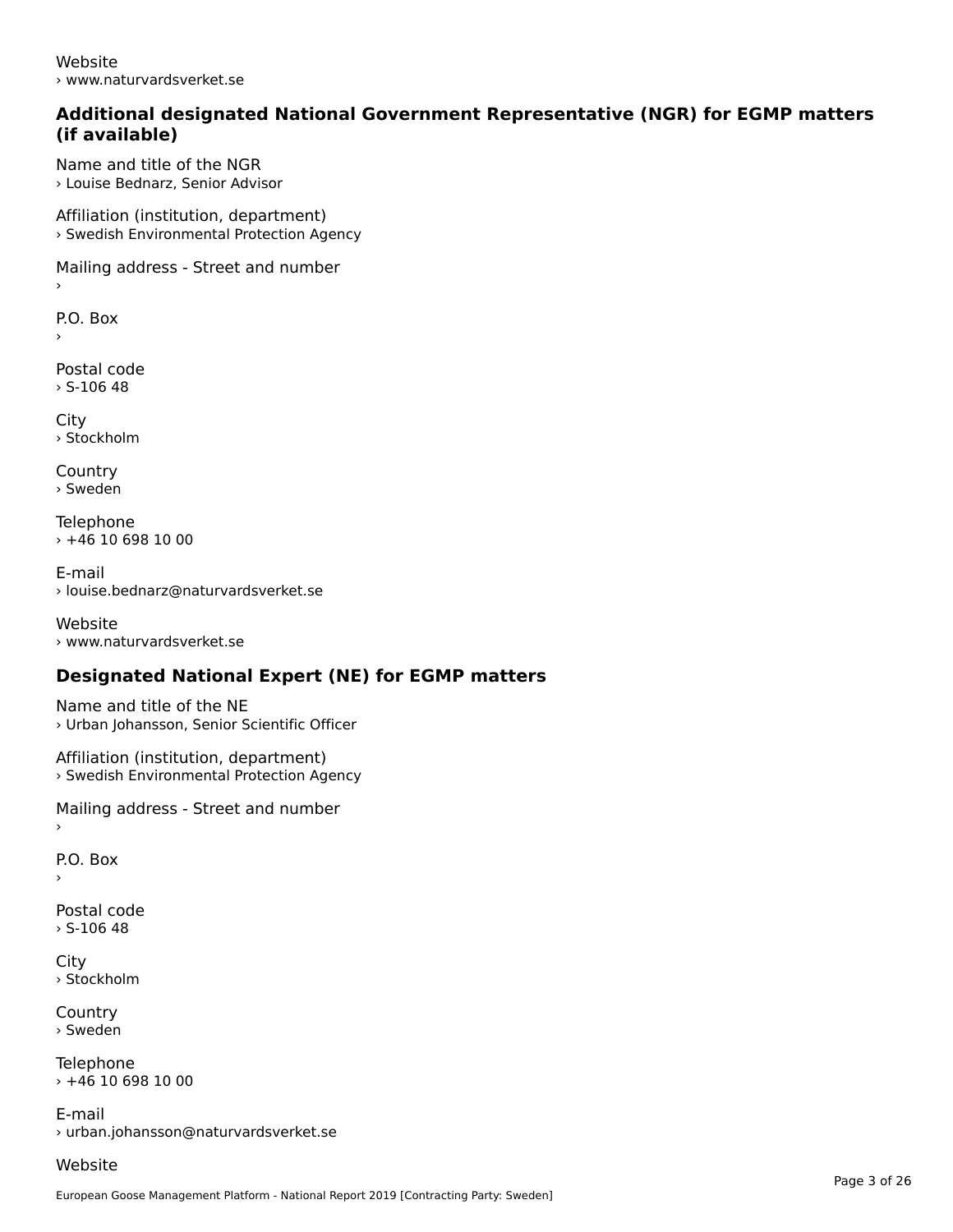› www.naturvardsverket.se

### **Additional designated National Expert (NE) for EGMP matters (if available)**

Name and title of the NE › Johan Månsson, Researcher

Affiliation (institution, department) › Swedish University of Agricultural Sciences/Wildlife Damage Center

Mailing address - Street and number › Inst för Ekologi, Viltskadecenter

 $\overline{P}$ ›

Postal code › S-730 91

City › Riddarhyttan

**Country** › Sweden

Telephone › +46 581 69 73 25

E-mail› johan.mansson@slu.se

Website› www.slu.se/viltskadecenter

#### **Other relevant institutions/entities/individual experts that have contributed to this report**report

Please insert information on any other relevant institutions/entities/individual experts that have continuated to this report

#### **Additional information and comments (optional)**

Please insert additional information and comments ›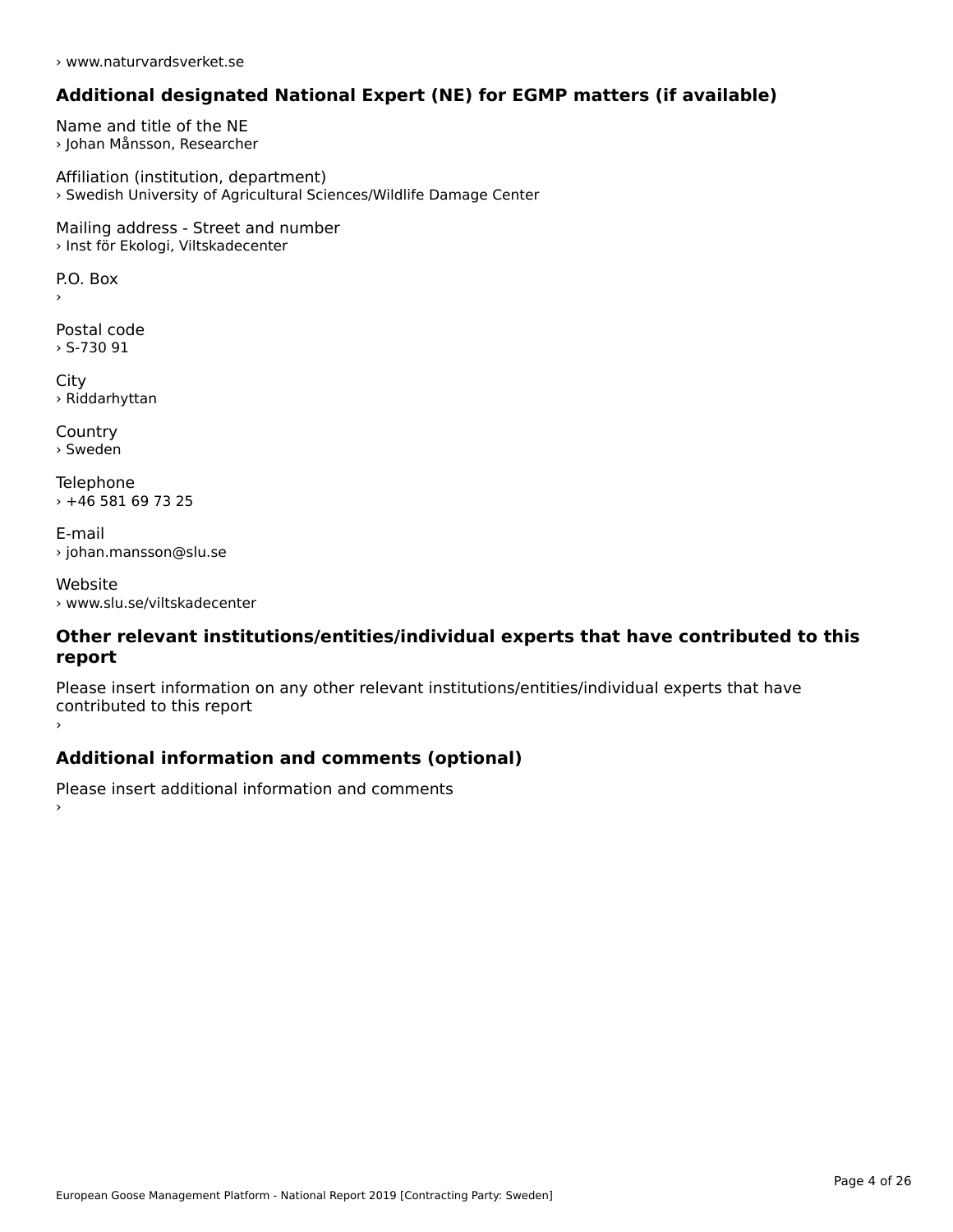#### **II. General non-species-specific reporting**

#### **To be completed by all Range States**

II.1. Are you monitoring the level of agricultural conflict (damage, complaints) with geese in your country n.i. Are you monitoring the lever or agricultural connict (damage, complaints) with g<br>on national (centralized for the entire country), regional(sub-national) or local level?

(PfG ISMP p.33, Objective II  $(4+5)$ ) Please select only one option ☑ Yes**☑ Yes**<br>□ No □ No<br>□ Not relevant

Please indicate the level:

Possibility for multiple options  $\Box$  National (centralized for the entire country)  $\Box$  Regional (sub-national) ☑ Local

#### **National (centralized for the entire country) monitoring**

Please provide details on the national monitoring methods, units, frequency and the coverage

Are these national activities species-specific? Please select only one optionPlease select only one option.<br>□ Yes ☐ No $\Box$  No

Please list the species

›

#### **Regional (sub-national) monitoring**

Please provide details on the regional monitoring methods, units, frequency and the coverage

Are these regional activities species-specific? ∩ne these regional activ<br>Please select only one option □ Yes<br>□ No

Please list the species ›

#### **Local monitoring**

Please provide details on the local monitoring methods, units, frequency and the coverage › Farmers report damages to CAB who has specially trained officers that inspect and valuates the damage

Are these local activities species-specific? Please select only one optionriease<br>□ Yes ☑ NoPlease list the species

›

Please explain the reasons

Please explain the reasons ›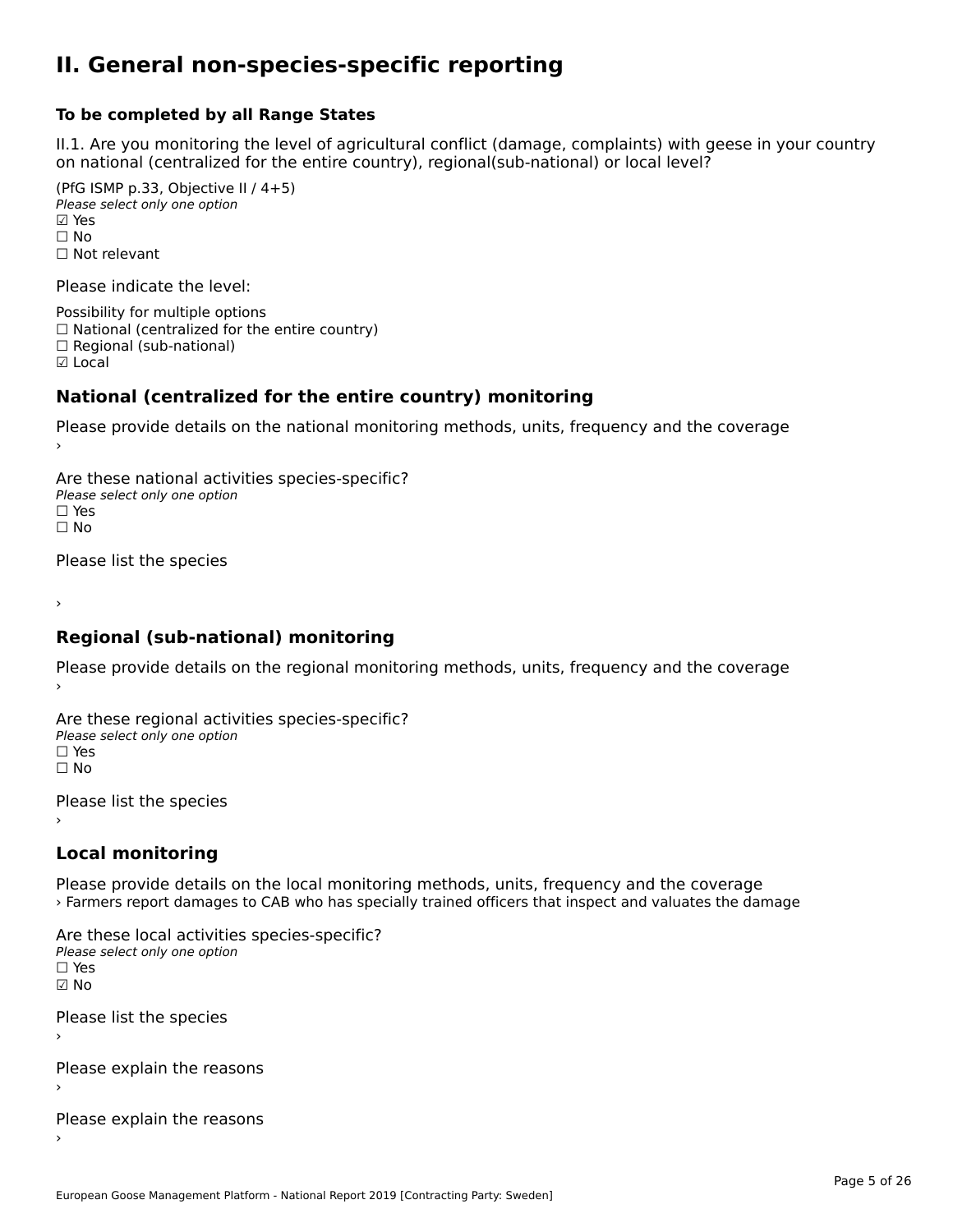II.2. What management measures does your country apply to manage agricultural conflicts related to

(PfG ISMP p. 33, Objective II  $/$  4+5)

Possibility for multiple options

™assibility for maltiple options<br>□ No agricultural conflict related to geese has been recorded in my country

 $\Box$  No management measures are applied to manage agricultural conflicts related to geese

☑ Compensation schemes (payments to farmers for losses e.g. crop damage)

a compensation schemes (payments to familers for losses e.g. crop damage)<br>[1] Subsidy schemes (payments to support farmers to provide for/tolerate geese on their land, replacing agricultural use)

use)<br>☑ Scaring schemes or other preventive measures designed to actively keep geese away from farmland

 $\boxtimes$  Designation of goose foraging areas (accommodation areas)

□ Designation of goose foraging areas (accommodation areas)<br>□ Derogation shooting to keep geese away from sensitive crops and to reduce population size

 $\Box$  Any other management measures to alleviate agricultural conflict

#### **No management measures are applied**

Please explain the reasons ›

#### **Compensation schemes (payments to farmers for losses e.g. crop damage)**

Please indicate the level at which the schemes are applied

Possibility for multiple options rossibility for multiple options<br>□ National (centralized for the entire country) □ National (centralized io<br>☑ Regional (sub-national) ⊡ ∩egio<br>☑ Local

Please explain how the damage (yield loss) is determined riedse explain now the damage (yield loss) is determined<br>> Based on inspection, CAB decides on compensation for each damage

Are these schemes species-specific? ∩ne these senemes spee<br>Please select only one option

☑ No

Please provide details on the species-specific measures

Please provide any other details (e.g. results), if available

Please explain the reasons

› Too hard to determin species and often mixed groups of geese

Is the effectiveness of this scheme evaluated?Please select only one option☐ Yes☑ No

Please provide details on the evaluation of effectiveness

Please provide any other details (e.g. results), if available

Please explain the reasons › We haven't been able to give it priority

#### **Subsidy schemes (payments to support farmers to provide for/tolerate geese on their land, replacing agricultural use)**land, replacing agricultural use)

Please indicate the level at which subsidy schemes are provided

Possibility for multiple options rossibility for multiple options<br>□ National (centralized for the entire country) □ Regional (centranzed to<br>□ Regional (sub-national)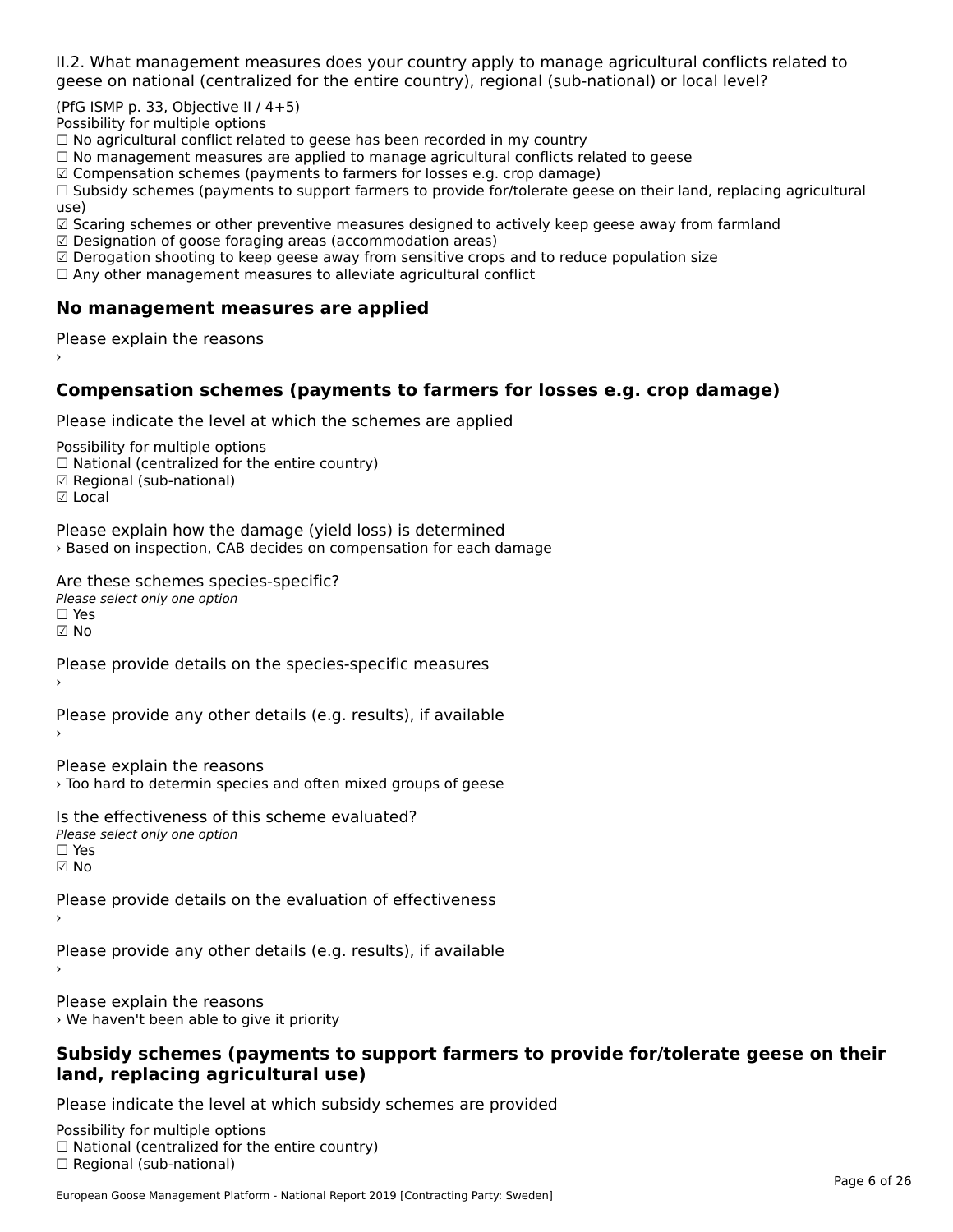#### ☐ Local

Please provide details on the subsidy schemes

Are these schemes species-specific?∩ne these senemes spee<br>Please select only one option

□ Yes<br>□ No

Please provide details on the species-specific measures

Please provide any other details (e.g. results) if available

Please explain the reasons

Is the effectiveness of this scheme evaluated? □ CITC CITCCLIVERESS OF C<br>Please select only one option ים וכ∍<br>⊡ No

Please provide details on the evaluation of effectiveness

Please provide any other details (e.g. results) if available

Please explain the reasons

# **Scaring schemes or other preventive measures designed to actively keep geese away from farmland**

Please indicate the level of the schemes

Possibility for multiple options ™assibility for multiple options<br>□ National (centralized for the entire country) □ National (centralized io<br>☑ Regional (sub-national) ☑ Local

Please provide details on the scaring schemes or other preventive measures › Done by both CAB and farmers

Is the effectiveness of this scheme evaluated?Please select only one option☑ Yes☐ No

Please provide details on the evaluation of effectiveness› Swedish Wildlife damage center is currently working with this issue.

Please provide any other details (e.g. results) if available

Please explain the reasons

#### **Designation of goose foraging areas (accommodation areas)**

Please provide details on the foraging areas (accommodation areas) › CAB has some

Please indicate at which level the foraging areas are designated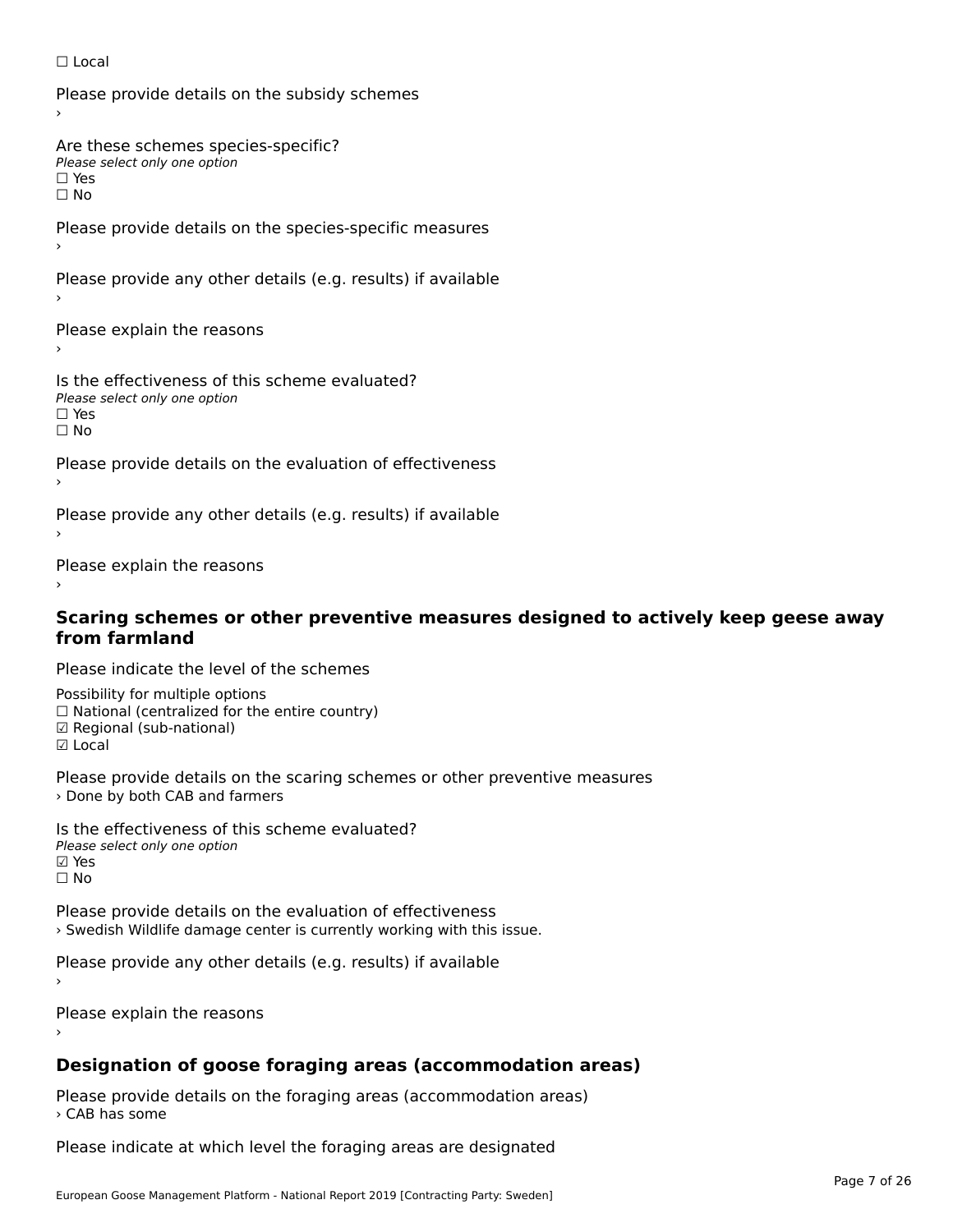Possibility for multiple options rossibility for multiple options<br>□ National (centralized for the entire country) □ National (centralized io<br>☑ Regional (sub-national) ☑ Local

Is the effectiveness of accommodation areas evaluated?Please select only one option riease<br>☑ Yes ☐ No

Please provide details on the evaluation of effectiveness › Swedish center for wildlife damages at SLU has some work ongoing.

Please provide any other details (e.g. results), if available › http://stud.epsilon.slu.se

Please explain the reasons

#### **Derogation shooting to keep geese away from sensitive crops and to reduce population size**population size

Please provide species-specific details on the derogation shooting riedse provide species-specific details on the derogation shooting<br>> Both "open season" at damage sites and CAB derogation to keep geese away from crops. Few derogation to reduce population size on local scale

Please indicate the application level of the derogation shooting

Possibility for multiple options гозывниу тог нингріе орноть<br>□ National (centralized for the entire country)  $\Box$  Regional (sub-national)

☑ Local

Is the effectiveness of derogation shooting evaluated? Please select only one option ☑ Yes☐ No

Please provide details on the evaluation of effectiveness › http://www.naturvardsverket.se/Om-Naturvardsverket/Publikationer/ISBN/8700/978-91-620-8793-7/

Please provide any other details (e.g. results), if available

Please explain the reasons

#### **Any other management measures taken to alleviate agricultural conflicts**

Please provide details on the management measures that are taken ›

Please indicate the level of the measures

Possibility for multiple options

rossibility for multiple options<br>□ National (centralized for the entire country)

□ National (centralized io<br>□ Regional (sub-national)

☐ Local

Are these measures species-specific?ric criese measures spe<br>Please select only one option ☐ Yes☐ No

Please give details on the species-specific measures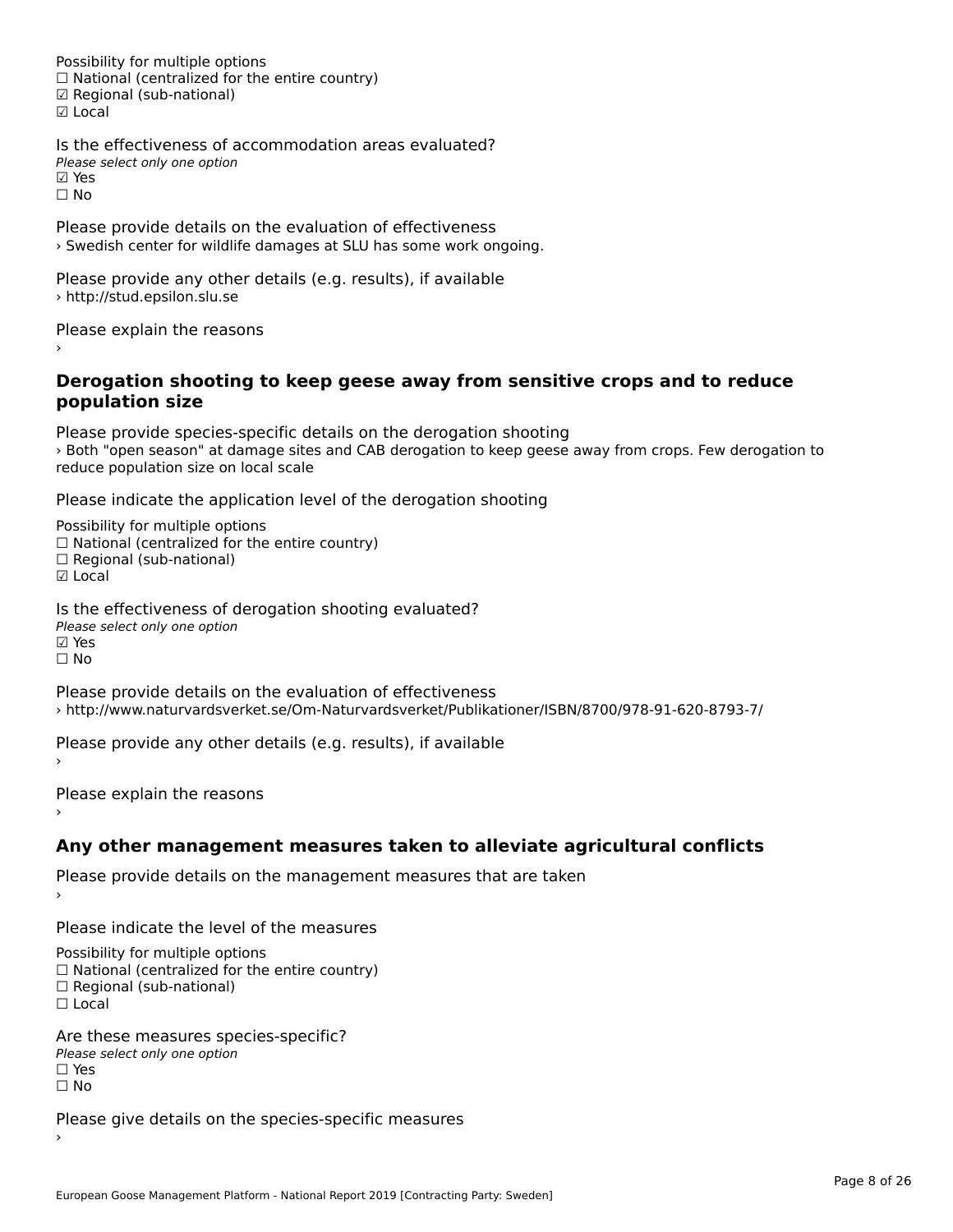Please provide brief details (attach file or provide weblink)

Please explain the reasons›

Is the effectiveness of these measures evaluated?Please select only one option ☐ Yesים וכ∍<br>⊡ No

Please provide details on the evaluation of effectiveness

Please provide any other details (e.g. results), if available

Please explain the reasons›

II.3. **NEW QUESTION:** Has your country developed new or adjusted existing legislation to facilitate the

(TBG ISSMP; PfG ISSMP)

Please select only one option ☐ Yes

☐ The legislation has been reviewed and no need to adjust existing or develop new legislation has been identified ☐ No, but the development of new or adjustment of existing legislation is currently under political discussion ☑ No, but the development of new or adjustment of existing legislation is currently under technical discussion $\boxtimes$  No, but the development of new or adjustment of existing legislation is currently under technical discussion ⊠ No, but the development of new or adjustment of existing regislation is currently under technical discussion<br>□ The legislation has not been reviewed yet for any possible need of adjustment or development of new legislat

Please provide details on the new legislation or the adjustments to existing legislation and the issues riease piu<br>seddressed ›

Please attach the legislation

Please indicate if you have used the Guidance on Implementation of AHM through Domestic Legal Piease indicate if you have used the<br>Regulations (adopted at EGM IWG3) Please select only one option ☐ Yes☐ No

Please explain what other guidance has been used instead

Please provide details

Is there an anticipated date to conclude considerations related to development or adjustment of legislation Proced to Arm within your country

Is there an anticipated date to conclude considerations related to development or adjustment of legislation is there an anticipated date to cont<br>related to AHM within your country › No such date

Please explain the reasons

Please specify›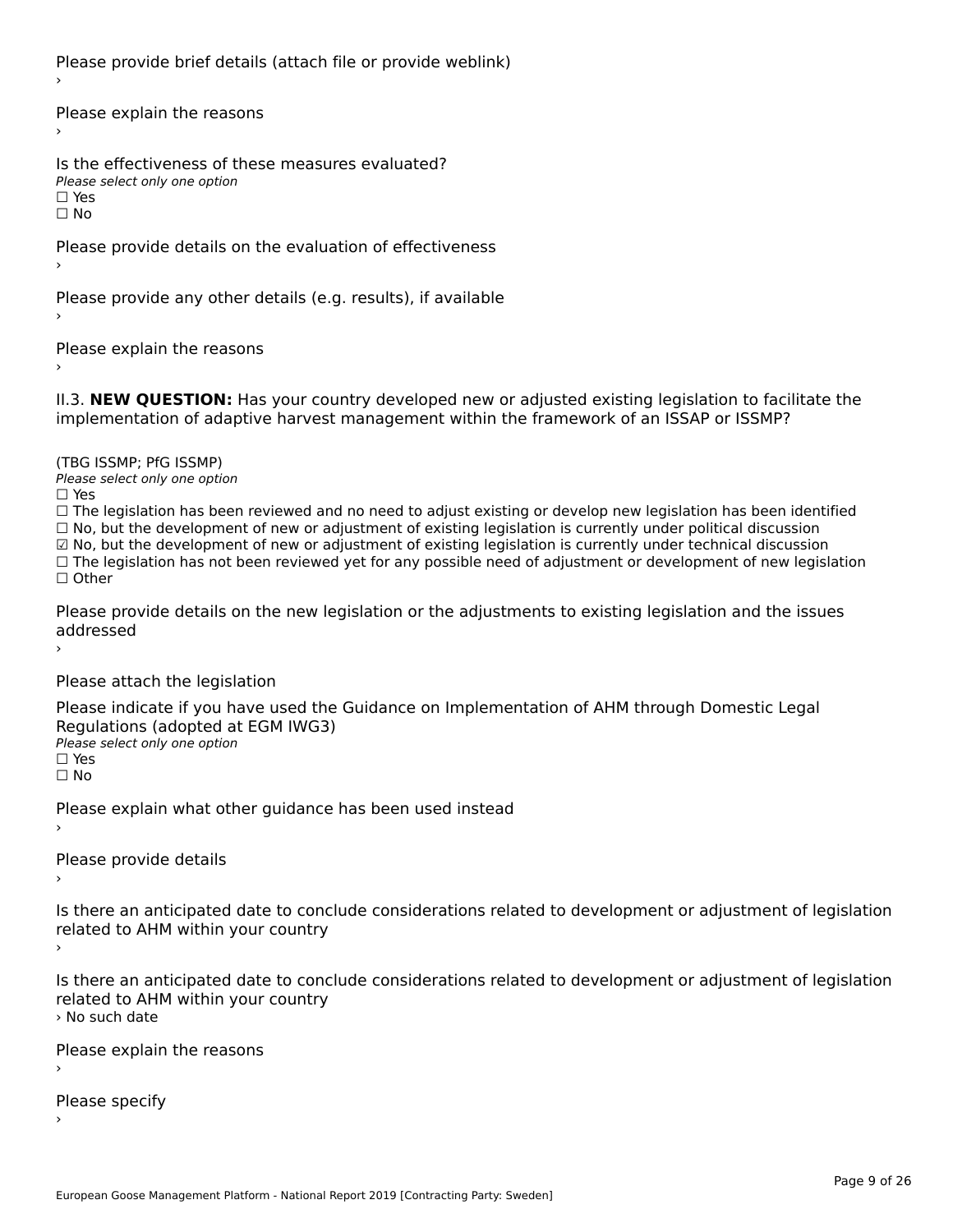### **III. Pink-footed Goose International Species Management Plan (PFG**III. FIIIN-IUULEU GUUSE IIILEI II**atiunai Species Management Fian (FTG**<br>ISMD)

#### **Praticipating Range States: Belgium, Denmark, the Netherlands, Norway**

### **General Implementation**

III.1. Does your country have a national (centralized for the entire country), regional (sub-national) or local

(PfG ISMP, p. 29; Objective II+IV/6) Please select only one option *riease select only one option*<br>□ Yes, adopted and being implemented  $\Box$  res, adopted and being implemented<br> $\Box$  Yes, adopted but not being implemented  $\Box$  A plan(s) is/are being developed ☑ No

Please indicate the level of the plan

Possibility for multiple options rossibility for multiple options<br>□ National (centralized for the entire country) □ National (centralized io<br>□ Regional (sub-national) ☐ Local

#### **National management plan**

Please indicate the date of adoption

 **National** Management Plan

›

Please indicate by whom the plan was adopted

**National** Management Plan ›

Please provide details about the implementing agency

**National** Management Plan ›

Please provide a reference to the plan

**National** Management Plan ›

Please provide a main contact

**National** Management Plan ›

Does the management plan/s promote recreational uses such as tourism and hunting?

(PfG ISMP, p. 33, Objective II+IV/6) Please select only one optionPlease select only one option  $\square$  Yes ☐ No

Please provide more details on the activities

Please indicate the economic, cultural and other value of the recreational activities at national level

Please explain the reasons

#### **Regional management plan**

In case of various management plans, please upload a document or table listing all the management plans, $\frac{1}{2}$  case of various management plans, please uploa including the details required in the sections below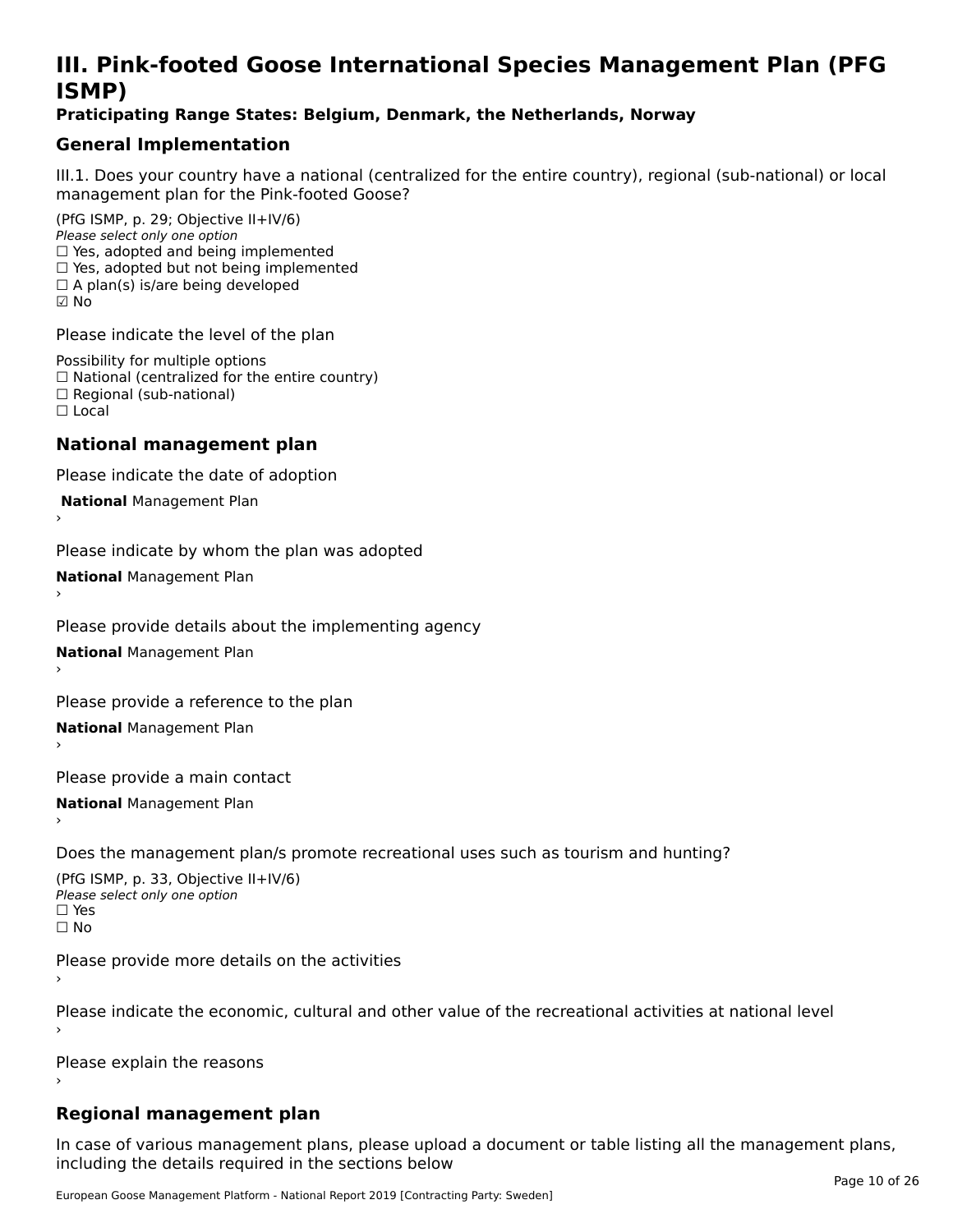Please indicate the region the plan encompasses **Regional** Management Plan

Please indicate the date of adoption **Regional** Management Plan ›

Please indicate by whom the plan was adopted

**Regional** Management Plan

›

Please provide details about the implementing agency

**Regional** Management Plan

Please provide a reference to the plan

**Regional** Management Plan

Please provide a main contact

**Regional** Management Plan

Does the management plan promote recreational uses such as tourism and hunting?

(PfG ISMP, p. 33,Objective II+IV/6) ∩∩ וויוכו פון<br>Please select only one option<br>□ Yes □ Yes<br>□ No

Please provide more details on the activities

Please indicate the economic, cultural and other value of the recreational activities at regional level

Please explain the reasons ›

#### **Local management plan**

In case of various management plans, please upload a document or table listing all the management plans, In case of various management plans, please uploa<br>including the details required in the sections below

Please indicate the area the plan encompasses

**Local** Management Plan

Please indicate the date of adoption

**Local** Management Plan›

Please indicate by whom the plan was adopted

**Local** Management Plan

Please provide details about the implementing agency

**Local** Management Plan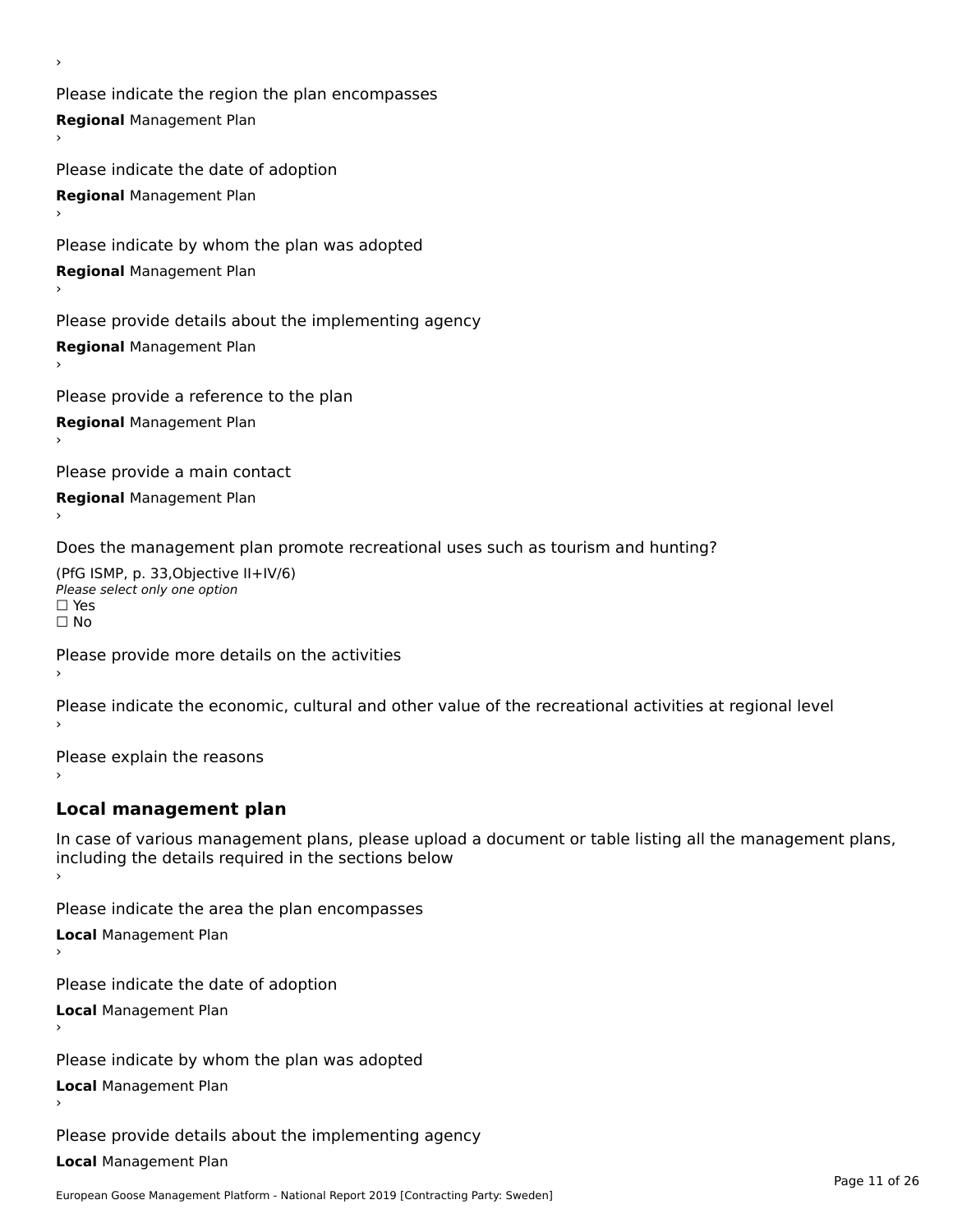Please provide a reference to the plan **Local** Management Plan

Please provide a main contact

**Local** Management Plan

›

Does the management plan promote recreational uses such as tourism and hunting?

(PfG ISMP, p. 33, Objective II+IV/6) Please select only one option☐ Yes☐ No

Please provide more details on the activities

Please indicate the economic, cultural and other value of the recreational activities at local level

Please explain the reasons ›

Please indicate the level of the plan ∩ease marcate the lever of the plan<br>□ National (centralized for the entire country) □ National (centralized io<br>□ Regional (sub-national) ☐ Local

#### **National management plan**

Please indicate the date of adoption National management plan

Please indicate by whom the plan was adopted National management plan ›

Please provide details about the implementing agency

National management plan

Please provide a reference to the plan

National management plan

Please provide a main contact

National management plan

### **Regional management plan**

Please indicate the region the plan encompasses Regional management plan

Please indicate the date of adoption

Regional management plan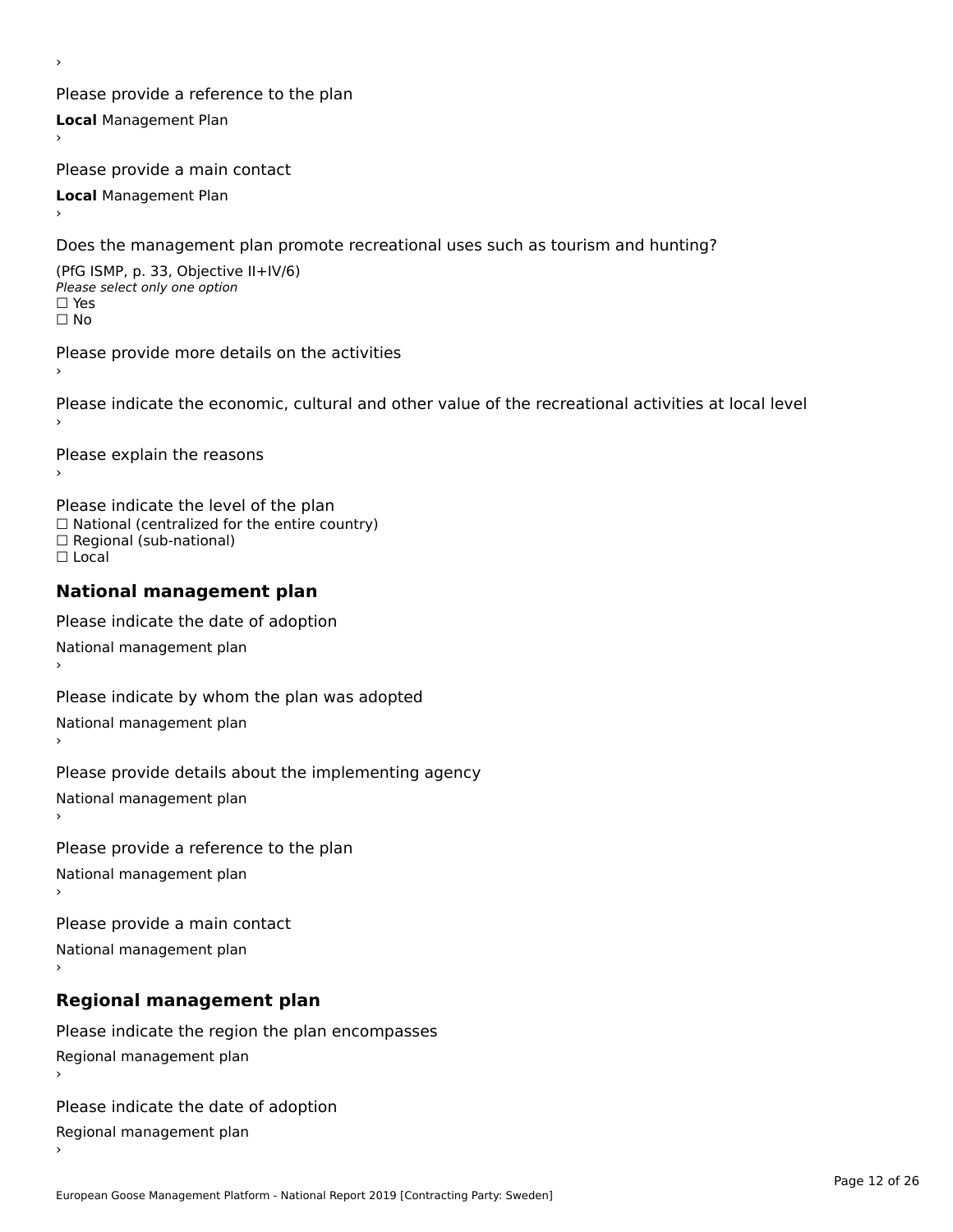```
Please indicate by whom the plan was adopted Regional management plan
Please provide details about the implementing agency Regional management plan
Please provide a reference to the plan Regional management plan
Please provide a main contact Regional management plan
Local management plan
Please indicate the area the plan encompasses Local management plan›Please indicate the date of adoption Local management plan١,
Please indicate by whom the plan was adopted Local management plan›Please provide details about the implementing agency Local management plan١,
Please provide a reference to the plan Local management plan›Please provide a main contact Local management plan١,
In case of various management plans, please upload a document or table listing all the management plans,in case or various management plans, please upload
including the details required in the sections above
Are the management plan/s promoting recreational uses such as tourism and hunting?
```

```
(PfG ISMP, p. 33, Objective II+IV/6)
Please select only one option☐ Yes☐ No
```
Please provide more details on the planned activities

Please explain the reasons›

Please indicate why the plan is not being implemented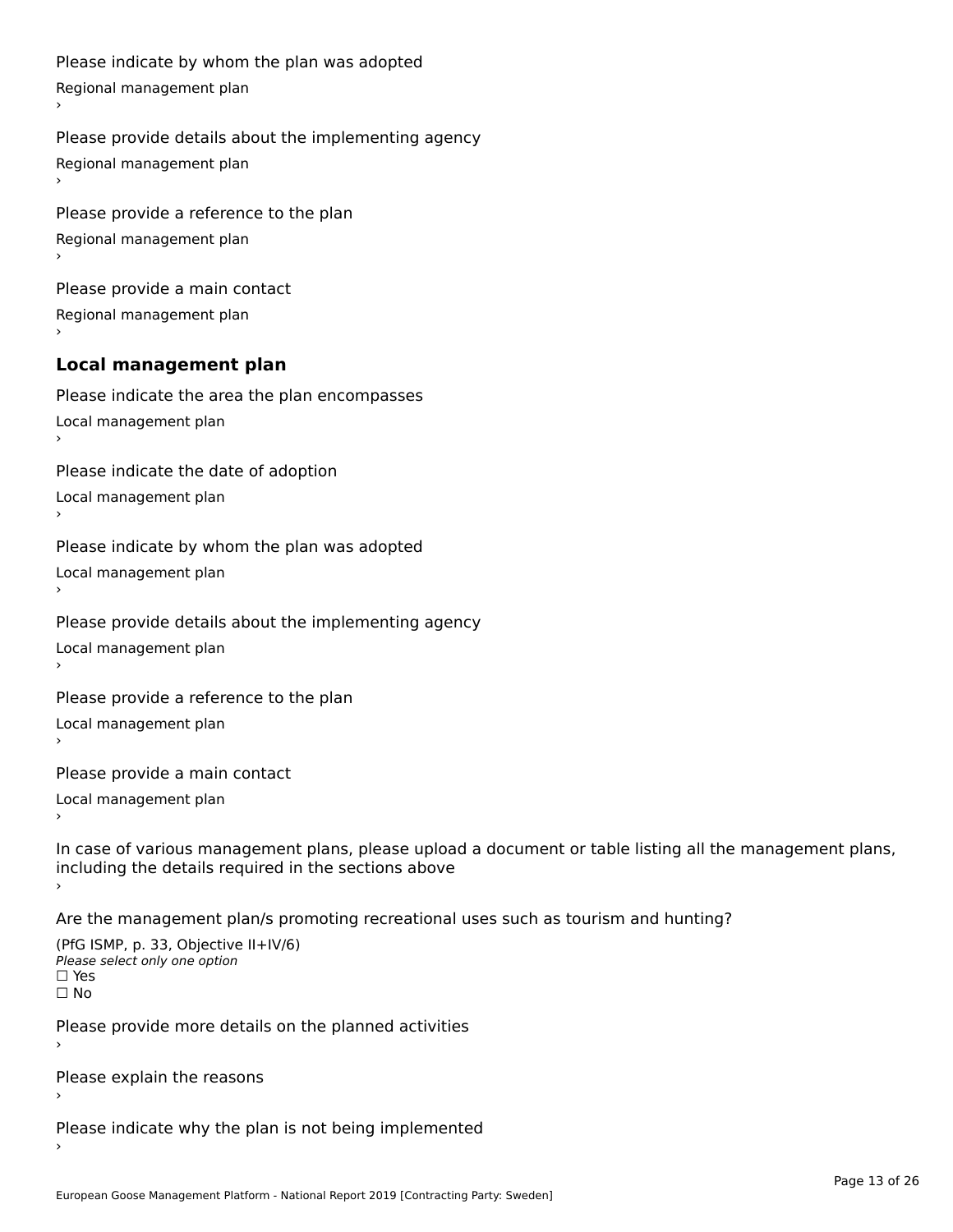Please indicate the timeline for the finalization of the plan

Please indicate when it is expected to be adopted

Please indicate the level of the plan(s) (National, regional, local)

Please explain the reasons › Few birds reported, spread over large areas

Field for additional information on management plan/s (optional)

III.2. Has your country established a working group to support the implementation of the PfG ISMP?

(PfG ISMP, p. 29, Objective I+II+II+IV/1)Please select only one option □ Yes, a working group has been established □ Tes, a working group has been established<br>□ The establishment of a working group is under consideration

Please indicate the type of working group that has been established

Possibility for multiple options  $\Box$  National (centralized for the entire country)  $\Box$  Regional (sub-national)  $\Box$  Local

#### **National working group**

›

Please indicate the date of establishment

Please list the working group members and coordinator ›

Please provide details about the functions of the working group ›

Please provide a main contact ›

**Regional working group**

In case of multiple regional working groups, please upload a document or table listing all the working In case of multiple regional working groups, please upload a<br>groups, including the details required in the sections below

Please indicate the region the working group services ›

Please indicate the date of establishment ›

Please list the working group members and coordinator ›

Please provide details about the functions of the working group ›

Please provide a main contact ›

#### **Local working group**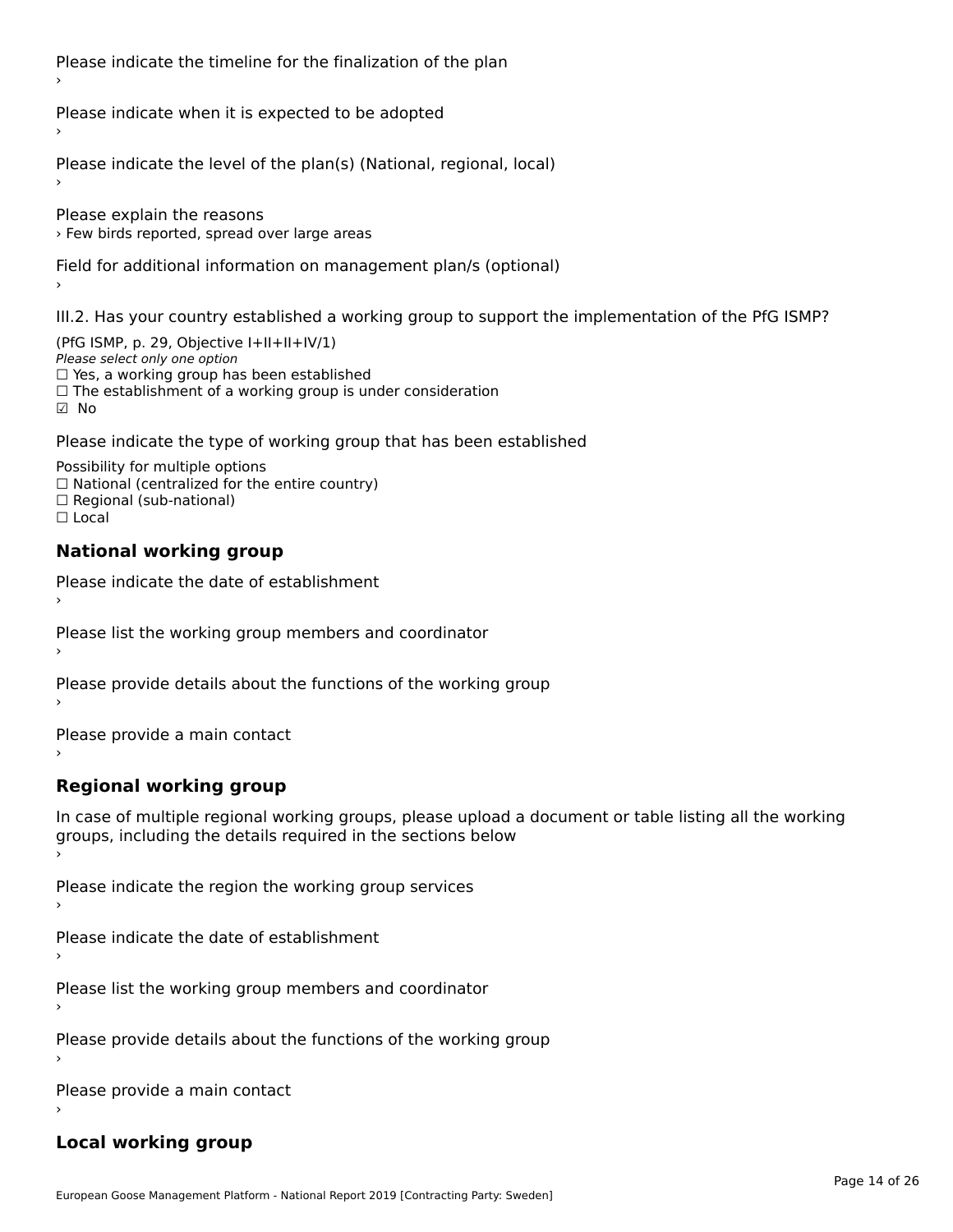In case of multiple local working groups, please upload a document or table listing all the working groups, in case of multiple local working groups, please up ›

Please indicate the area the working group services ›

Please indicate the date of establishment ›

Please list the working group members and coordinator ›

Please provide details about the functions of the working group ›

Please provide a main contact ›

Please indicate by when a decision on the establishment will be taken

Please indicate which existing structure or capacity is responsible for the implementation of the PfG ISMP

› No group for PfG, but a national group for management of geese, swans and cranes

Field for additional information on working group (optional)

› No Group for PfG, but a national group for management of geese, swans and cranes

#### **Objective I. Maintain a sustainable and stable Pink-footed Goose population and its range**range

III.3. Have key sites for the Pink-footed Goose been identified in your country?

(PfG ISMP, p. 32, Objective I/4)Please select only one option ☐ Yes☑ No

Please upload an Excel table and include specific information for each site on the following items

- $1 \quad \alpha$
- 2 Site
- 2 Site<br>3 Size (ha)

د حدد una<br>4 Location (decimal geographic coordinates; and separately upload a map indicating roost and main foraging areas 4 Location<br>if possible)

- 5 Main habitat types
- 6 Has this site been afforded appropriate designation status at international levels (e.g. Ramsar site, SPA, etc.)? 6. Bestweetter status
- 6a Designation status<br>6b Date of designation
- 
- 6c Any other relevant information
- 7 Has this site been afforded appropriate protected area status at national levels? 7a Designation status
- 7a Designation status<br>7b Date of designation
- 
- 7c Any other relevant information
- 8 Does a management plan exist that address the conservation requirements of pink-footed geese?
- 8a Provide brief details e.g. about the hunting regulations and other management regimes ›

Please explain the reasons › New species

III.4. Are measures being taken to restore and/or rehabilitate Pink-footed Geese roosting and/or feeding habitats?

 $(PCI GMP, p. 33, Qb)$  is the I+II/7) Possibility for multiple optionsPossibility for multiple options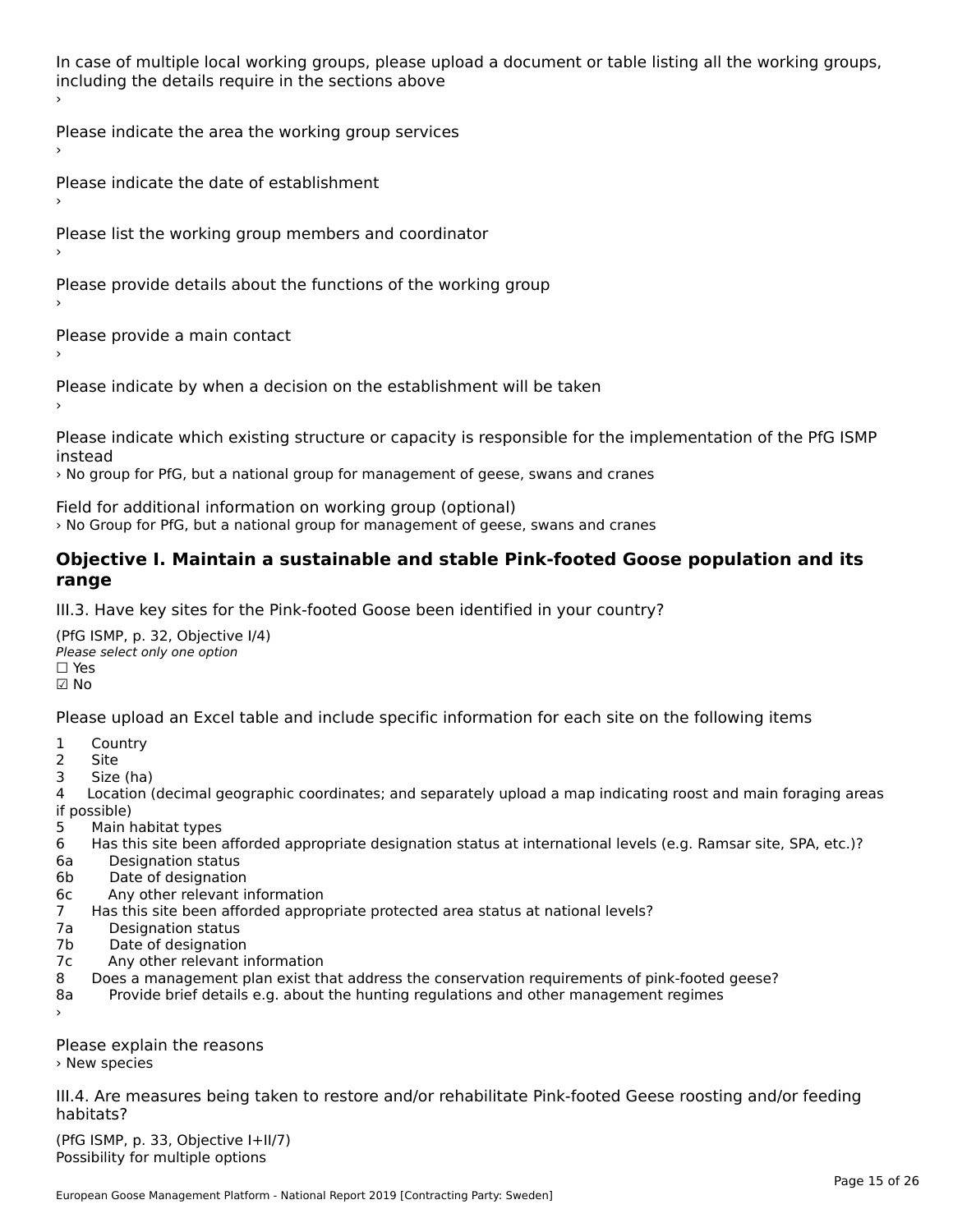☐ In staging areas □ in staging areas<br>□ In the wintering areas ☑ Not relevant

### **In the staging areas**

Please provide brief details, listing sites and measures ›

#### **In the wintering areas**

Please provide brief details, listing sites and measures ›

Please explain the reasons › No former roosting or feeding habitats known

III.5. Has a programme for prevention of Pink-footed Goose breeding on mainland been developed and implemented in your country?

(PfG ISMP, p. 31, Objective I+II+II/2)

**[only for Norway]**

Please select only one option riease select only one option<br>□ Yes, the programme is being implemented

 $\Box$  ies, the programme is being implemented to date  $\Box$  Yes, but the programme is not being implemented to date

 $\Box$  No, but a programme is under development

Please provide information on measures taken to date

Please provide results, if available

Please provide brief details on the measures and timeline of the programme

Please explain why it has not been implemented

Please provide brief details and expected date of enacting it

Please provide details on any other relevant activities undertaken, if any›

**Keep agricultural conflicts to an acceptable level**

III.6. Are agricultural conflicts related to Pink-footed Geese (e.g. crop damage) currently at an acceptable

(PfG ISMP, p. 33, Objective II  $(4+5)$ ) Please select only one option ☑ Yes☐ No

Please indicate how these conflicts are being addressed

Please indicate how these conflicts are being addressed›

Please provide further details, as necessary ›

### **Objective III. Avoid increase in tundra vegetation degradation on the breeding range**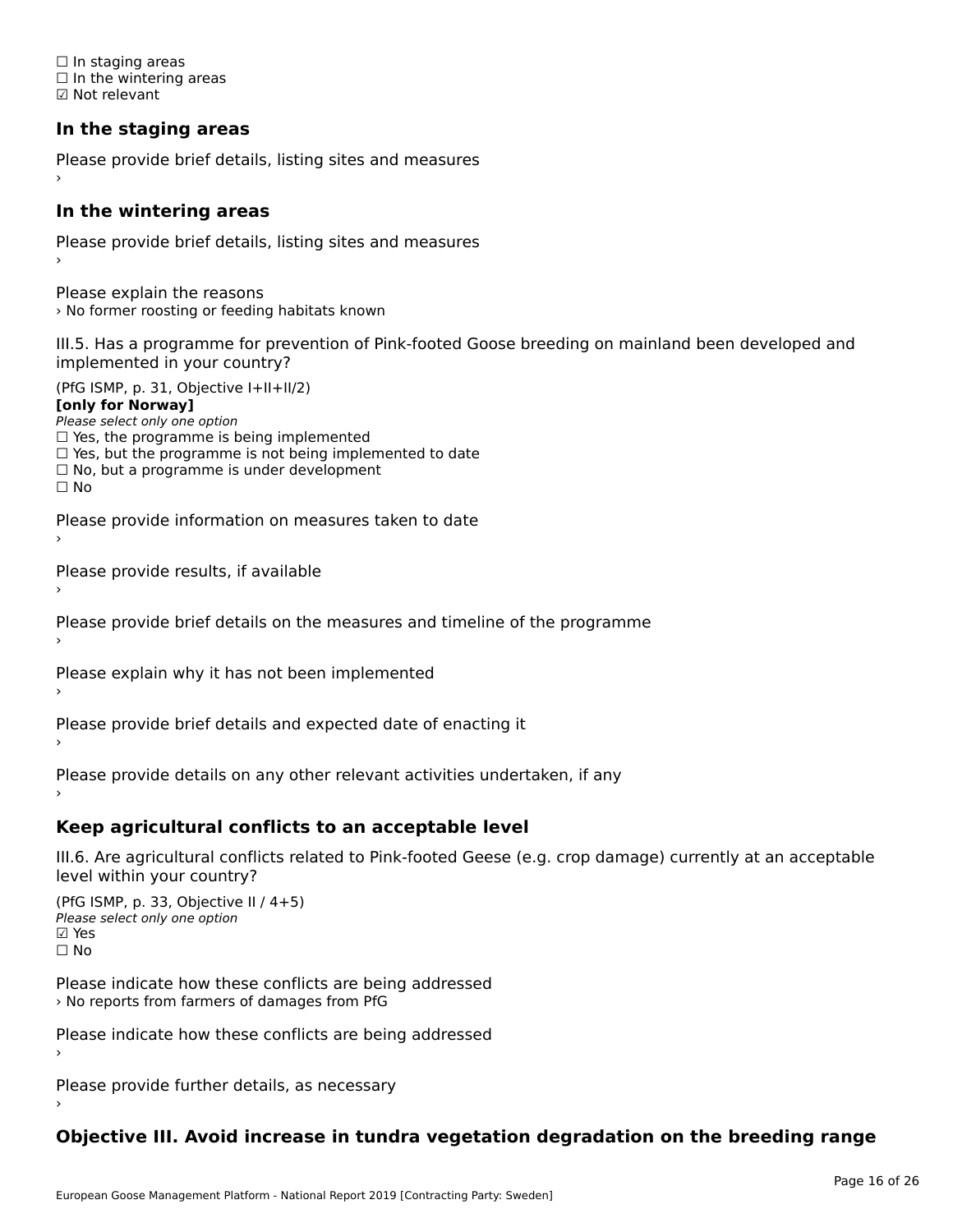III.7. Is the extent of arctic tundra degradation on Svalbard caused by the Pink-footed Goose monitored?

(PfG ISMP, p. 33-34, Objective III /8) **[only for Norway] Please select only one option** □ Yes<br>□ No

Please provide details on the type of monitoring activities (who is conducting them and how they are riease prov ›

Is there an increase in the level of degradation of the arctic tundra? □ CitCre dir increduce in c<br>Please select only one option □ Yes<br>□ No

Please provide any results or evidence

Please provide any results or evidence

Please explain the reasons

›

#### **Objective IV. Allow for recreational use that does not jeopardize the population**

III.8. Does your country promote and/or implement (in the past three years) any national or regional (sub $m.6.198$  your country promove and/or miplement (in the past time years) any national or

(PfG ISMP, p. 31, Objective VI/3) **[only Norway and Denmark]** Possibility for multiple options ☐ Wise use hunting practices  $\Box$  wise use numing practices<br> $\Box$  Best practices to reduce crippling rates □ Best practices to reduce crippinig rates<br>□ Self-organization and coordination of local hunting □ Sen-organization and coordination or local nunting<br>□ No campaigns, programmes or activities have been implemented

### **Wise use hunting practices**

Please provide brief details (attach files or provide web links, if available) ›

#### **Best practices to reduce crippling rates**

Please provide brief details (attach files or provide web links, if available)

### **Self-organization and coordination of local hunting**

Please provide brief details (attach files or provide web links, if available)

Please explain the reasons

#### **Optionally, please provide any other information related to the implementation of the PfG ISMP**

Please provide further information here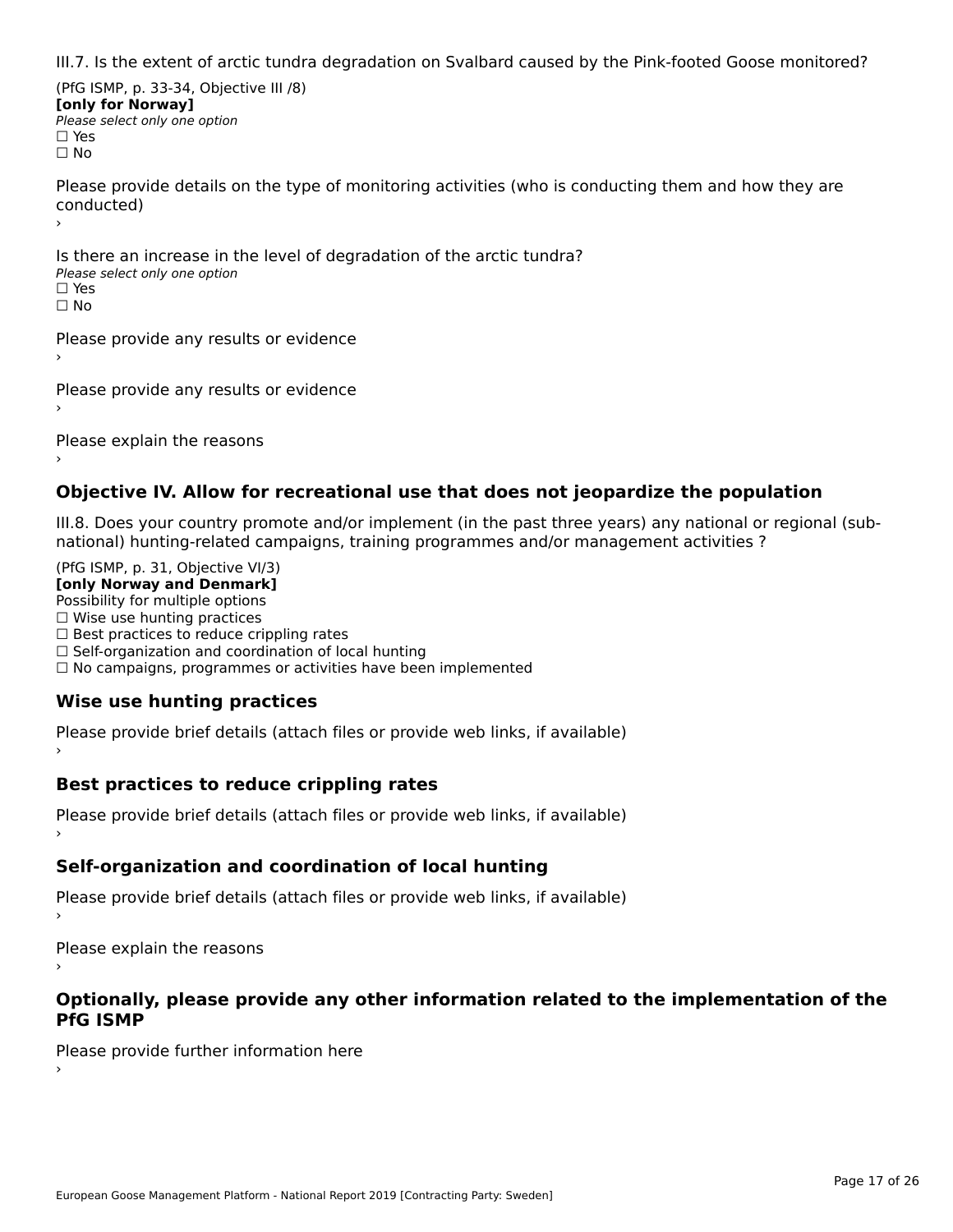#### **IV. Sub-section A: Taiga Bean Goose International Single Species Action Plan (TBG ISSAP) - Eastern 1 Management UnitAction Plan (TBG ISSAP) - Eastern 1 Management Unit**

Participating Range States**: Belarus, Estonia, Germany, Latvia, Ukraine** 

#### **Objective 1. Increase survival rate of adults**

#### **Result 1.1 Legal harvest does not jeopardize an increase of adult survival rates**

IV.1. Has your country developed and adopted legislation for the closure of hunting of TBG to allow for TBG IV.1. Thas your country developed and add<br>to pass before goose hunting is opened?

(activity 1.1.1.1 Workplan for the implementation of non-AHM related actions (2018-2020) agreed at the 3rd EGM IWG meeting in Leeuwarden, the Netherlands in June 2018) **[all Participating Range States]**

#### [all Participating Range States]

Please select only one option ☐ Yes, developed and adopted

☐ Yes, developed but not adopted

 $\Box$  ies, developed but not adopted

Please describe what legislation has been developed

Please indicate when it was adopted

Please indicate how the legislation is enforced

Please describe what legislation has been developed

Please indicate the timeframe when the legislation is expected to be adopted

Please explain the reasons

#### **IV.2. Please indicate how you are improving the knowledge of the occurrence of TBG on sub-species level in your country**on sub-species level in your country

on sub-species fever in your country<br>(activity 1.1.1.2 Workplan for the implementation of non-AHM related actions (2018-2020) agreed at the **Brd EGM IWG meeting in Leeuwarden, the Netherlands in June 2018)** 

#### [all Participating Range States]

IV.2.1. Ensuring national monitoring at all known key sites <del>■ Western Chroning</del> Hational<br>Please select only one option  $\square$  Yes ☐ No

Please describe the activities undertaken

Please list the key sites where monitoring activities are being undertaken

Please provide relevant documents or weblinks

Please explain the reasons

›

IV.2.2. Providing identification training to people carrying out the monitoring activities <del>■ Western Fortung</del> Recrement<br>Please select only one option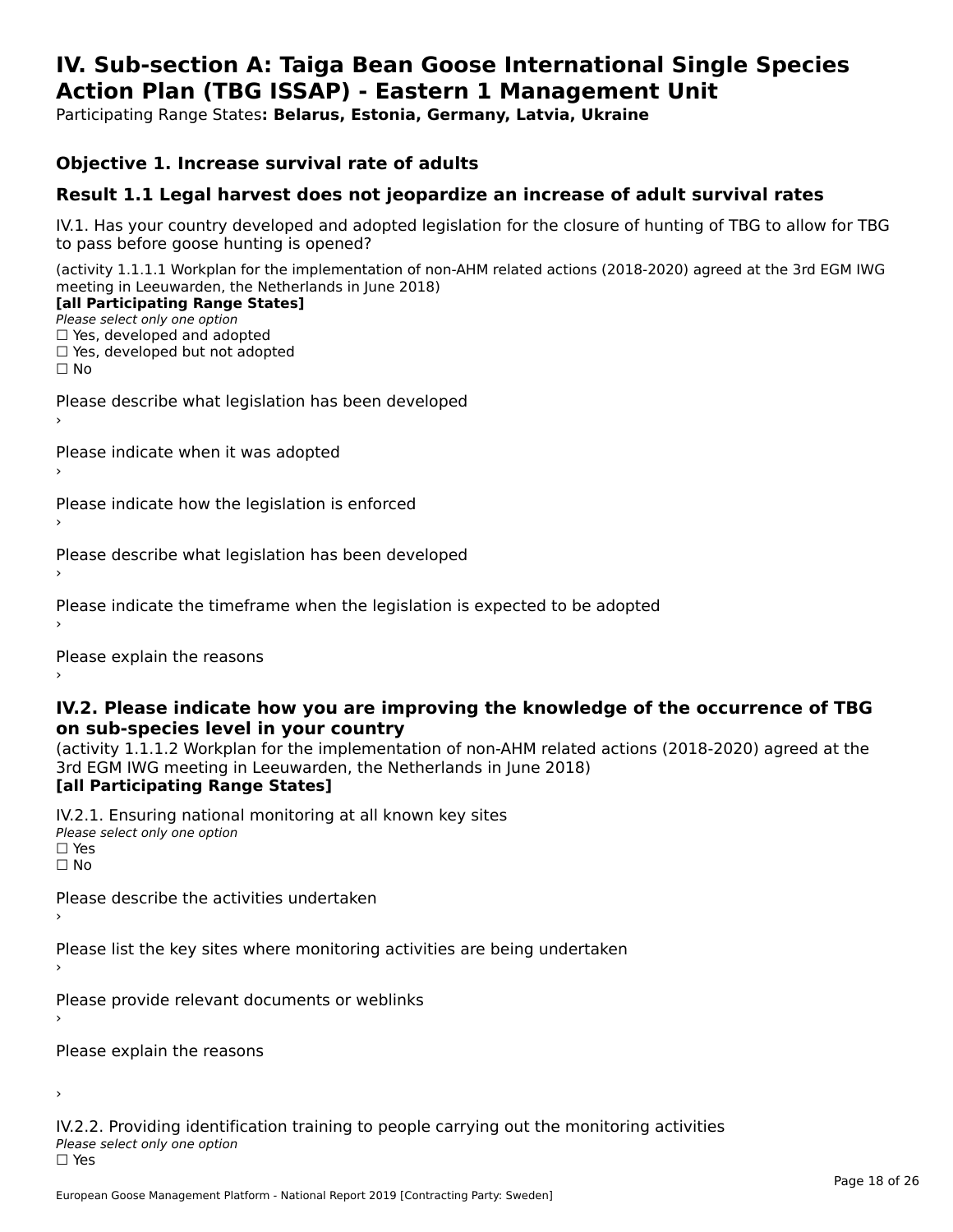```
☐ No
```

```
Please describe the activities undertaken›Please provide relevant identification materials or weblinks, if available
Please explain the reasons
IV.2.3. Providing equipment to people carrying out the monitoring activities
Please select only one option
☐ Yes□ Yes<br>□ No
Please describe the activities undertaken›Please provide relevant documents or weblinks
Please explain the reasons
IV.2.4. Carrying out a satellite/GPS tagging project on TBG in the wintering/staging areas
TV:∠:→: Carrying out a Se<br>Please select only one option
□ Yes<br>□ No
Please describe the activities undertaken›Please provide relevant documents or weblinks
Please explain the reasons
IV.2.5. Any other relevant activities
Please select only one option
☐ Yes□ Yes<br>□ No
Please describe the activities undertaken›Please provide relevant documents or weblinks
Result 1.2 Illegal harvest is reduced to non-significant levels
```
IV.3. Does your country implement an awareness-raising campaign for hunters to complement necessary rv.5. Does your court<br>legislation changes?

(activity 1.2.2.1 Workplan for the implementation of non-AHM related actions (2018-2020) agreed at the 3rd EGM IWG meeting in Leeuwarden, the Netherlands in June 2018)

#### **[Only for Belarus and Ukraine]**

Please select only one option

riease select only one option<br>□ Yes, an awareness-raising campaign is being implemented<br>□ Yes, an awareness-raising campaign is under development

□ No, but an awareness-raising campaign is under development<br>□ N。

Please indicate who is involved in the implementation (e.g. national NGOs, research institutes, etc.)

Please provide brief details about the activities that are being implemented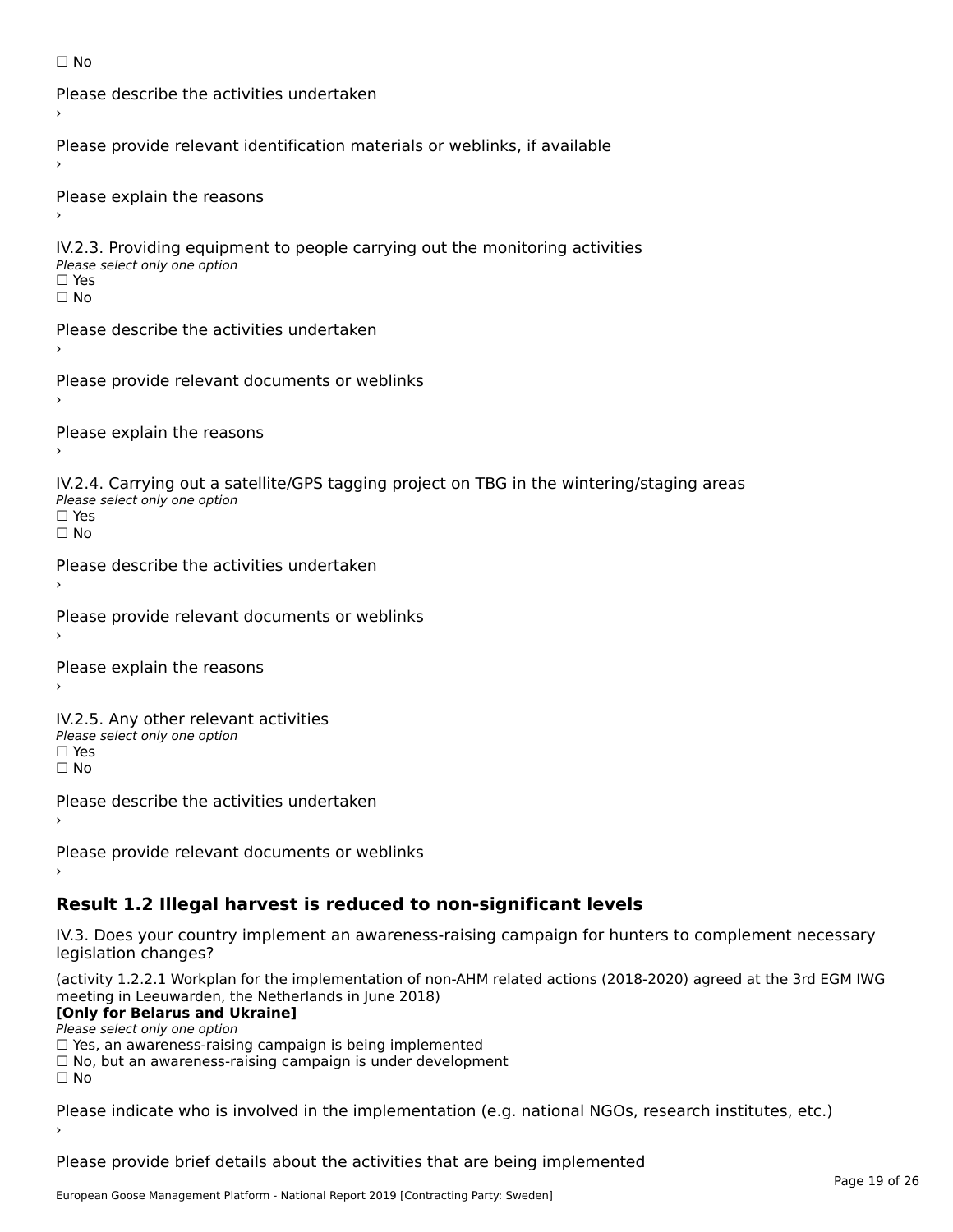Please provide a weblink or upload more information on the campaign Does the campaign include guidance on identification of grey geese? Please select only one option<br>□ Yes □ Yes<br>□ No Please upload identification guides and provide weblinks Please provide further information, if available Please explain the reasons Please indicate who is in charge of developing the campaigns Please provide information on when the development is expected to be finalized Please indicate when the implementation of the campaign is envisaged to start Please provide reasons why an awareness-raising campaign is not in place IV.4. Has special publication on the occurrence of the Taiga Bean Goose been produced and disseminated? (activity 1.2.2.2 Workplan for the implementation of non-AHM related actions (2018-2020) agreed at the 3rd EGM IWG **[Only for Ukraine] □ Yes produced and disseminated**<br>Please select only one option  $\Box$  ies produced and disseminated  $\Box$  ies, currently being produced Please provide details on dissemination, upload publication or provide weblink Please provide details on the timeframe Please indicate who is in charge of producing the publication Please provide details on the dissemination plans Please explain the reasons **Other objectives and results as decided by the EGM IWG Reducing Taiga Bean Goose crippling** IV.5. Have you undertaken any activities to reduce TBG crippling rates? (activity agreed at the 1st EGM IWG meeting in Kristianstad, Sweden in December 2016)

#### **[all Participating Range States]**[all Participating Range States]

**Law Tarticipating Range**<br>Please select only one option

□ Yes<br>□ No

›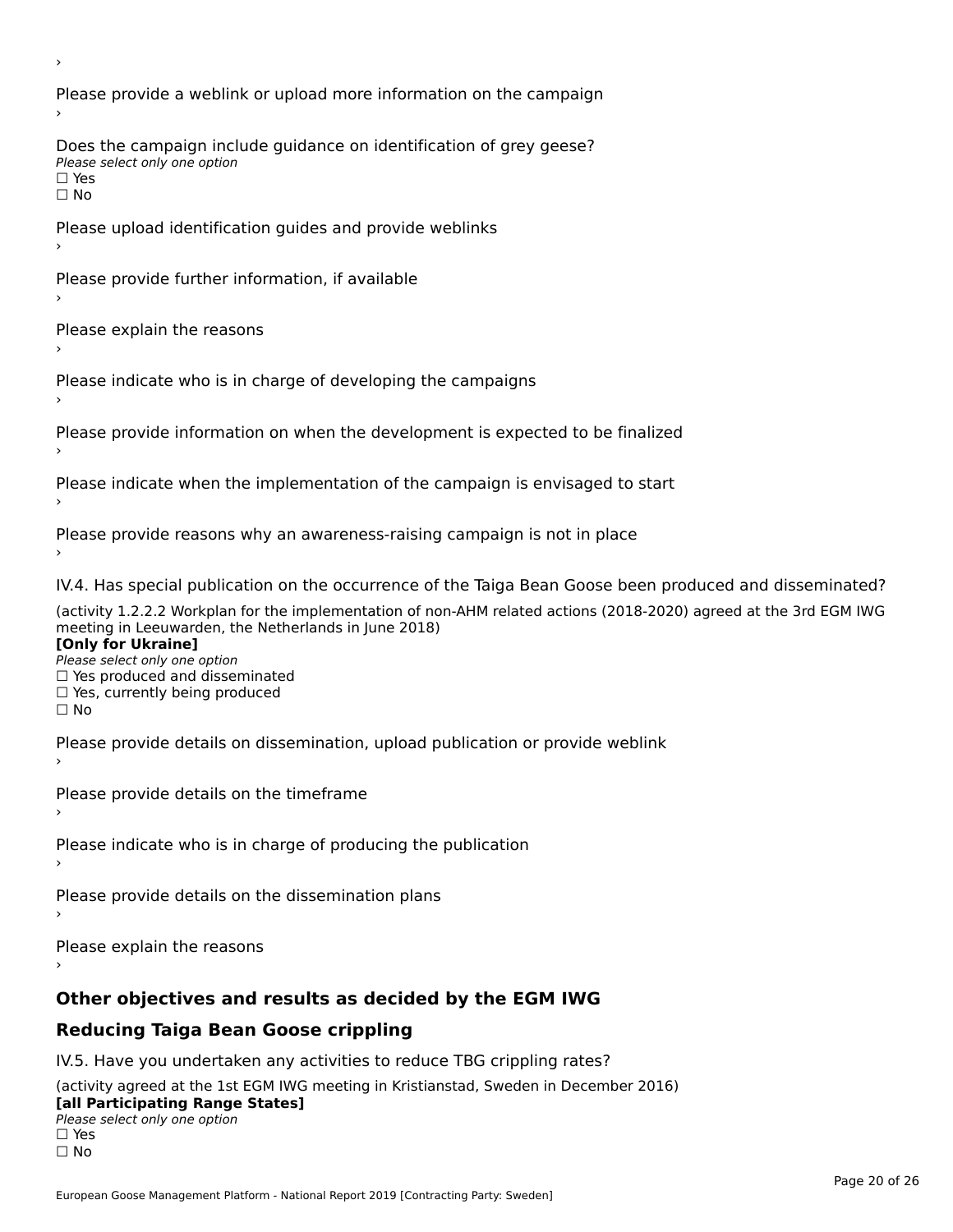☐ Not applicable

```
Please provide details on the activities
```
Please explain the reasons

Please explain the reasons

#### **Raising identification skills and awareness amongst hunters**

IV.6. Have training programmes to develop identification skills amongst hunters been organized by national rv.o. riave training pro<br>hunting associations?

(activity agreed at the 1st EGM IWG meeting in Kristianstad, Sweden in December 2016) **[all Participating Range States]**[all Participating Range States] **Lan Tarticipating Range**<br>Please select only one option ☐ Yes☐ No□ Not applicable

Please provide more information on the training programmes

Have the training programmes been developed in cooperation with BirdLife partners and other conservation NGOs?Please select only one option☐ Yes☐ No

```
Please provide a list of cooperating partners
```
Please provide more information of detailed activities with partners

Please upload any relevant materials

Please provide weblinks

Please explain the reasons

Please explain the reasons›

Please explain the reasons

#### **Optionally, please provide any other information related to the implementation of the TBG ISSAPTBG ISSAP**

Please provide information here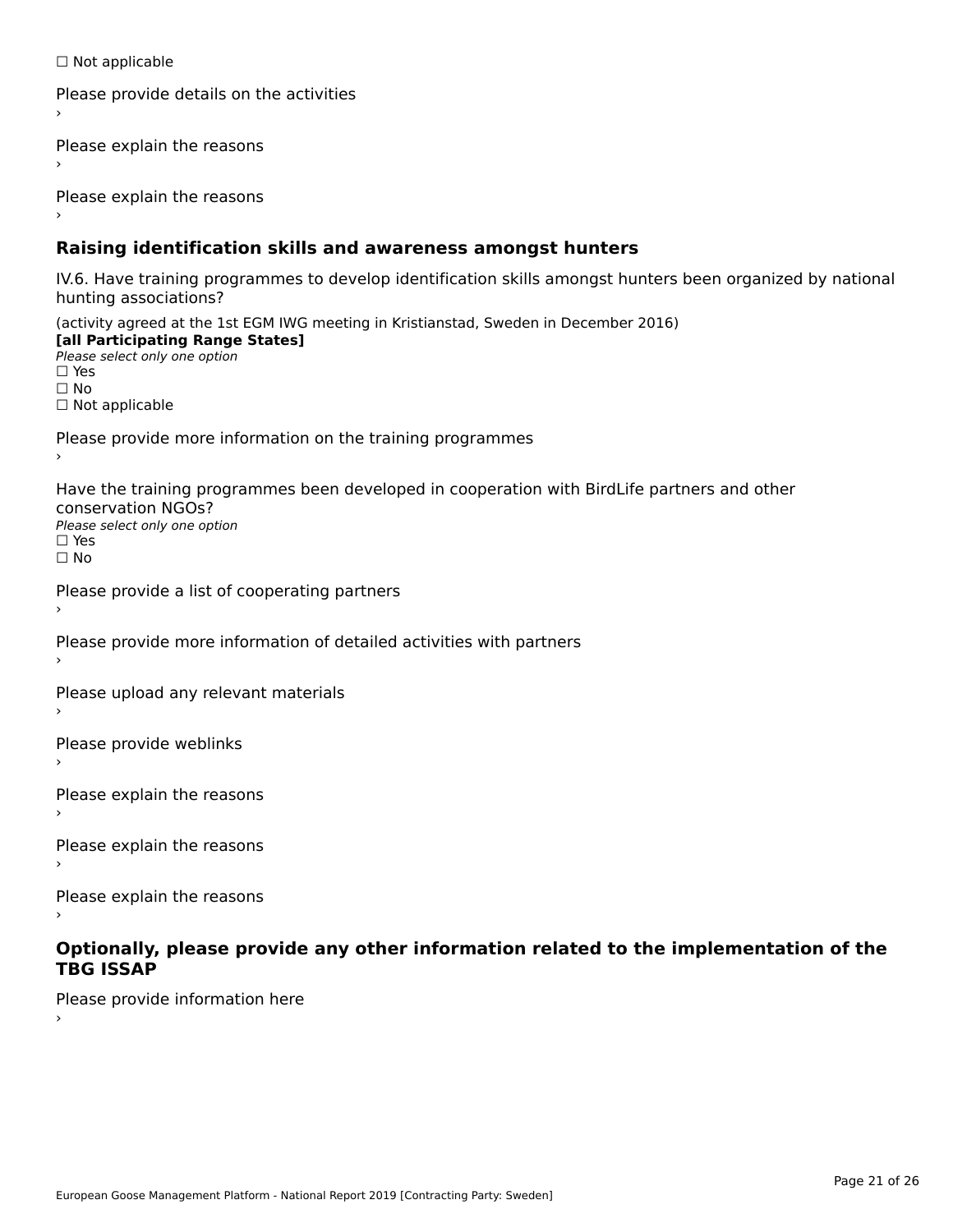### **V. Sub-section B: Taiga Bean Goose International Single SpeciesAction Plan (TBG ISSAP) - Western and Central Management Units**

Participating Range States: **Denmark**, **Finland**, **Norway, Sweden**, **UK**

### **Objective 1 Increase survival rate of adults**

#### **Result 1.2 Illegal harvest is reduced to non-significant levels**

V.1. Is TBG shooting investigated in north-east Jutland and Zealand?

(activity 1.2.2.1 Workplan for the implementation of non-AHM related actions (2018-2020) agreed at the 3rd EGM IWG meeting in Leeuwarden, the Netherlands in June 2018) **[Only for Denmark] LOTTLY TOT DETITIONS**<br>Please select only one option

*riease*<br>□ Yes<br>□ No

Please indicate what activities have been undertaken›

Please provide results, relevant publications and weblinks ›

Please explain the reasons

#### **Result 1.3: Impact of huntable native predators in breeding and moulting areas is reduced**

V.2. Are annual campaigns undertaken amongst hunters in the breeding areas to strengthen fox v.z. Are annual campaigns und<br>management in your country?

(activity 1.3.1.1 Biannual Taiga Bean Goose implementation plan agreed at the 1st EGM IWG meeting in Kristianstad, Sweden in December 2016)

**[Only for Finland]** Please select only one optionriease<br>□ Yes □ Yes<br>□ No

Please list the areas where the campaigns are being undertaken

Please list the hunting associations involved

Please provide any other relevant details and weblinks ›

Please explain the reasons›

V.3. Has fox management in northernmost Finland been further strengthened by the Finnish Wildlife v.5. Has fox management in northernmost F<br>Agency and the Forestry and Parks Service?

(activity 1.3.1.2 Biannual Taiga Bean Goose implementation plan agreed at the 1st EGM IWG meeting in Kristianstad, Sweden in December 2016) Sweden in December 2016)

[Only for Finland]

**Please select only one option** □ Yes<br>□ No

Please explain what activities have taken place

Please provide results, relevant publications and weblinks ›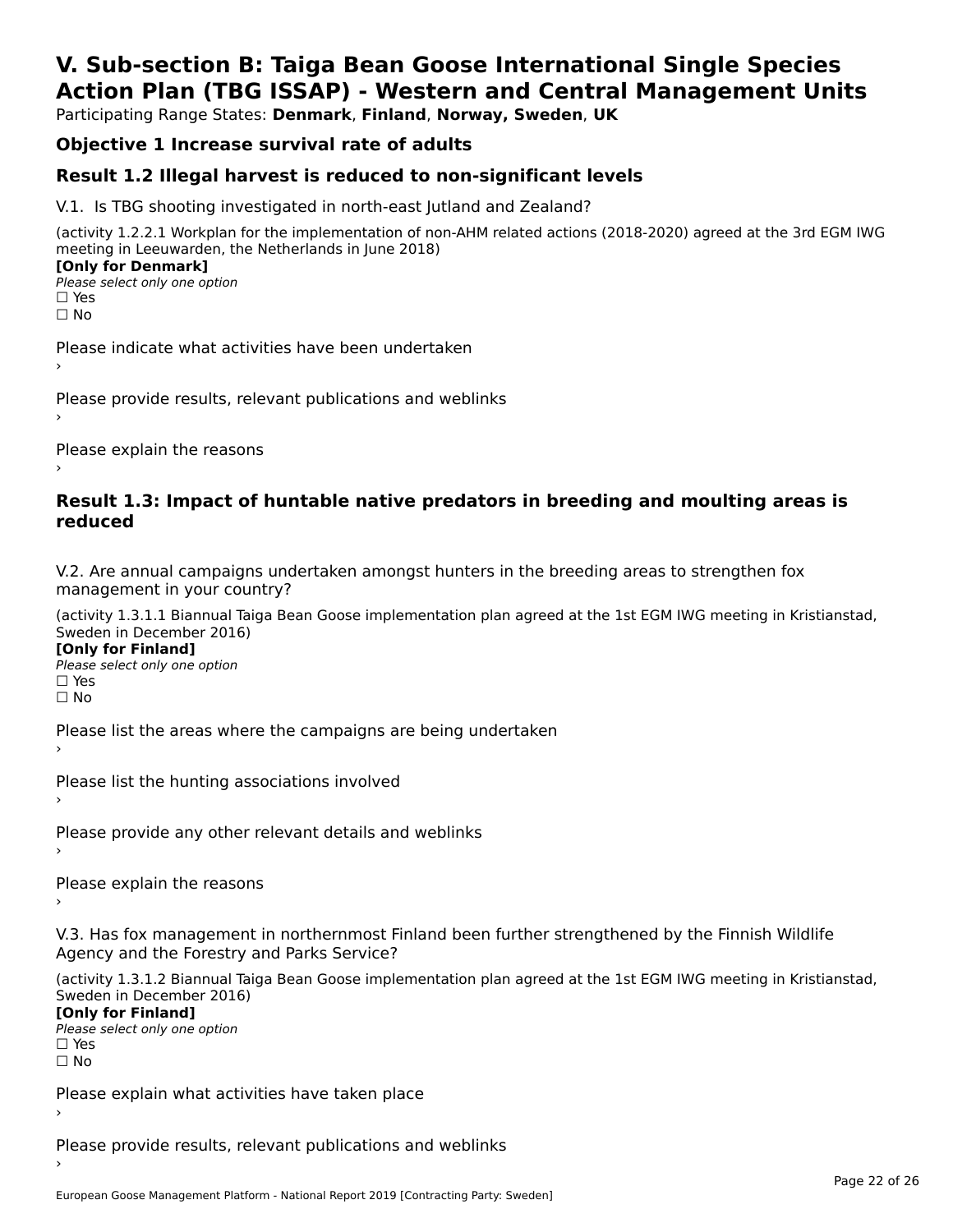### **Result 1.4: Impact of alien predators in breeding and moulting areas is reduced**

V.4. Does your country implement programmes for the eradication of the raccoon dog?

(activity 1.4.1.1 Workplan for the implementation of non-AHM related actions (2018-2020) agreed at the 3rd EGM IWG meeting in Leeuwarden, the Netherlands in June 2018) **[Only for Finland and Sweden]**

**Please select only one option** ☐ No

Please provide details about the eradication programme(s) (scope, implementing entities, etc.) › From the 2018 report from the Swedish Racoon Dog Project:

In 2018, 27 adult raccoon dogs and 20 pups were killed in Sweden that the project is aware of. Seventeen adults and 16 pups were captured by the project's staff. Nine adults and four pups were killed by private<br>adults and 16 pups were captured by the project's staff. Nine adults and four pups were killed by private hunters, and one adult was killed by traffic. Our early warning systems in south and mid Sweden have not numers, and one addit was killed by trainct our early warning systems in south and rind sweden have not<br>detected any raccoon dogs in 2018. In our camera surveillance systems, in the raccoon dog's core area in Norrbotten, we have seen a clear decrease in raccoon dog activity. In 2018 no raccoon dog has been confirmed outside the area where the project has confirmed raccoon dog earlier in Sweden (2008-2017).

Please provide details on the effectiveness of the programmes › Information given above

Please provide an update on the current status of the raccoon dog › Same situation as last year, even fewer animals

Please explain the reasons

### **Objective 2. Increase reproductive rates**

### **Result 2.2: Intraspecific competition in spring staging areas is reduced**

V.5. Please provide updates on the implementation of the "fields for geese" programme

(activity 2.2.1.1 Workplan for the implementation of non-AHM related actions (2018-2020) agreed at the 3rd EGM IWG meeting in Leeuwarden, the Netherlands in June 2018)

#### **[Only for Sweden]**

› CAB continues with the fields for geese programme. There have been some uncertainties regarding financing due to rules in CAP.

V.6. Please provide information on the continuation and implementation of the "unharvested-fields-forbirds" programme (within the Common Agricultural Policy)

(activity 2.2.1.2 and 2.2.1.3) **[Only for Finland]** ›

#### **Objective 3. Stop ongoing loss, fragmentation and degradation of habitats, and restore lost, fragmented and degraded habitats**restore lost, fragmented and degraded habitats

### **Result 3.1: Impact of forestry works is reduced**

V.7. Have working models been developed for wildlife-friendly forest management?

(activity 3.1.1.1 Workplan for the implementation of non-AHM related actions (2018-2020) agreed at the 3rd EGM IWG meeting in Leeuwarden, the Netherlands in June 2018) **[Only for Finland] Please select only one option** ☐ Yes☐ No

Please provide details on the working models developed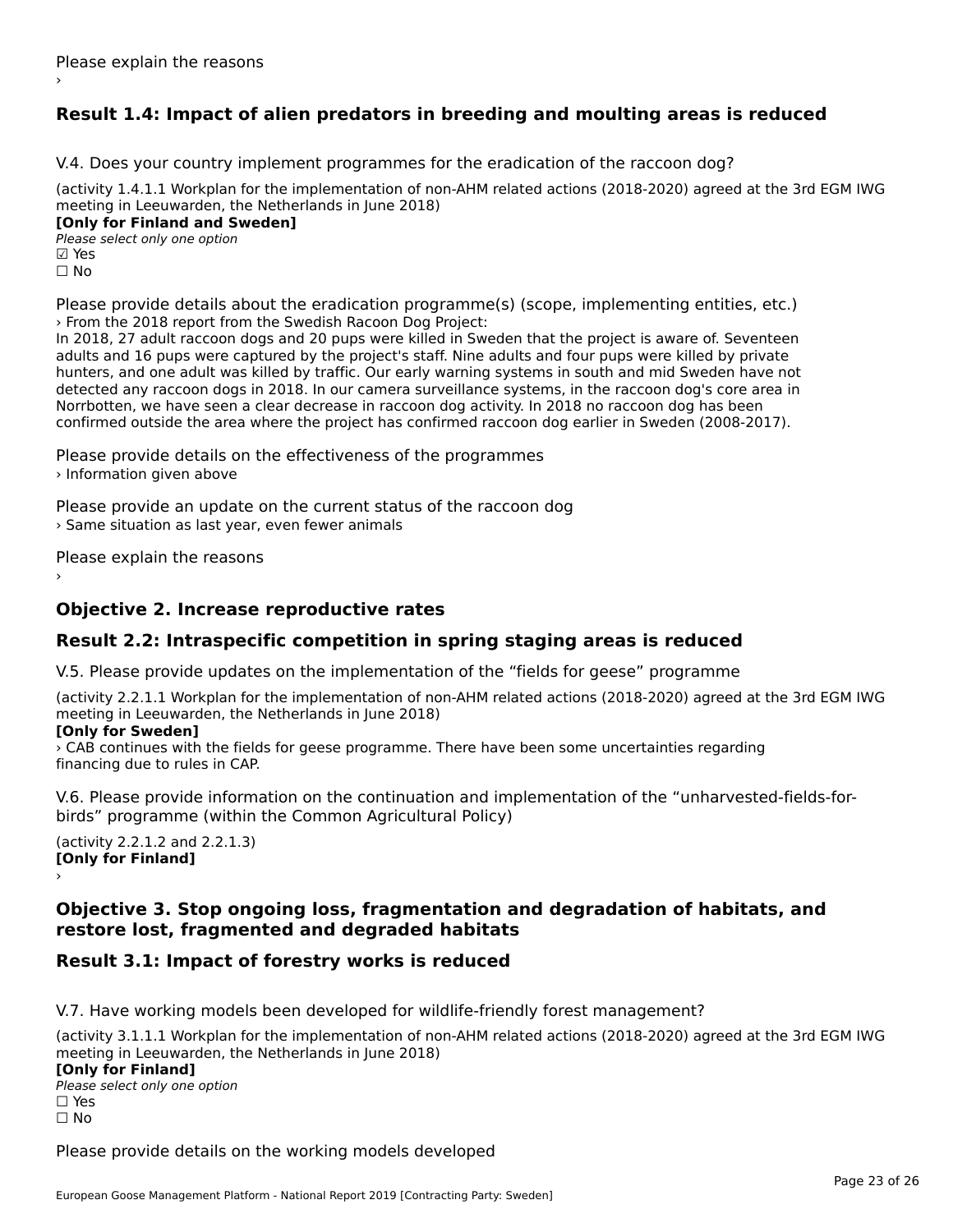Are these models being implemented? The these models being<br>Please select only one option □ Yes<br>□ No Please provide more information on the progress Have these models been promoted to reach forest owners?Please select only one option☐ Yes☐ NoPlease provide more information Please explain the reasons ›Have these models been promoted to reach forest corporations? ∩ave these models bee<br>Please select only one option ☐ NoPlease provide more information Please explain the reasons ›Please explain the reasons ›Please explain the reasons

V.8. Please indicate the implementation progress to reach the annual goals for mire restoration

(activity 3.1.2.1 Workplan for the implementation of non-AHM related actions (2018-2020) agreed at the 3rd EGM IWG

### **FREEDING IN LEEUWATUEH, THE NETHER**<br>[all Participating Range States]

> No such ongoing activities

›

#### **Result 3.3: Breeding, staging and wintering habitats are not further lost due to oil andgas or renewable energy developments**gas or renewable energy developments

V.9. Are you monitoring the collision risk posed by renewable energy developments to TBG close to the Special Protection Areas, identified as their important wintering sites?

(activity 3.3.1.1 Workplan for the implementation of non-AHM related actions (2018-2020) agreed at the 3rd EGM IWG

### meeting in Leeuwarden, the Netherlands in Julie 2016)<br>**[only for Denmark and other Range States as applicable]**

Please select only one option ☐ Yes☐ No

Please provide information on the relevant actions that have been undertaken ›

Please provide any results, if available

Please explain the reasons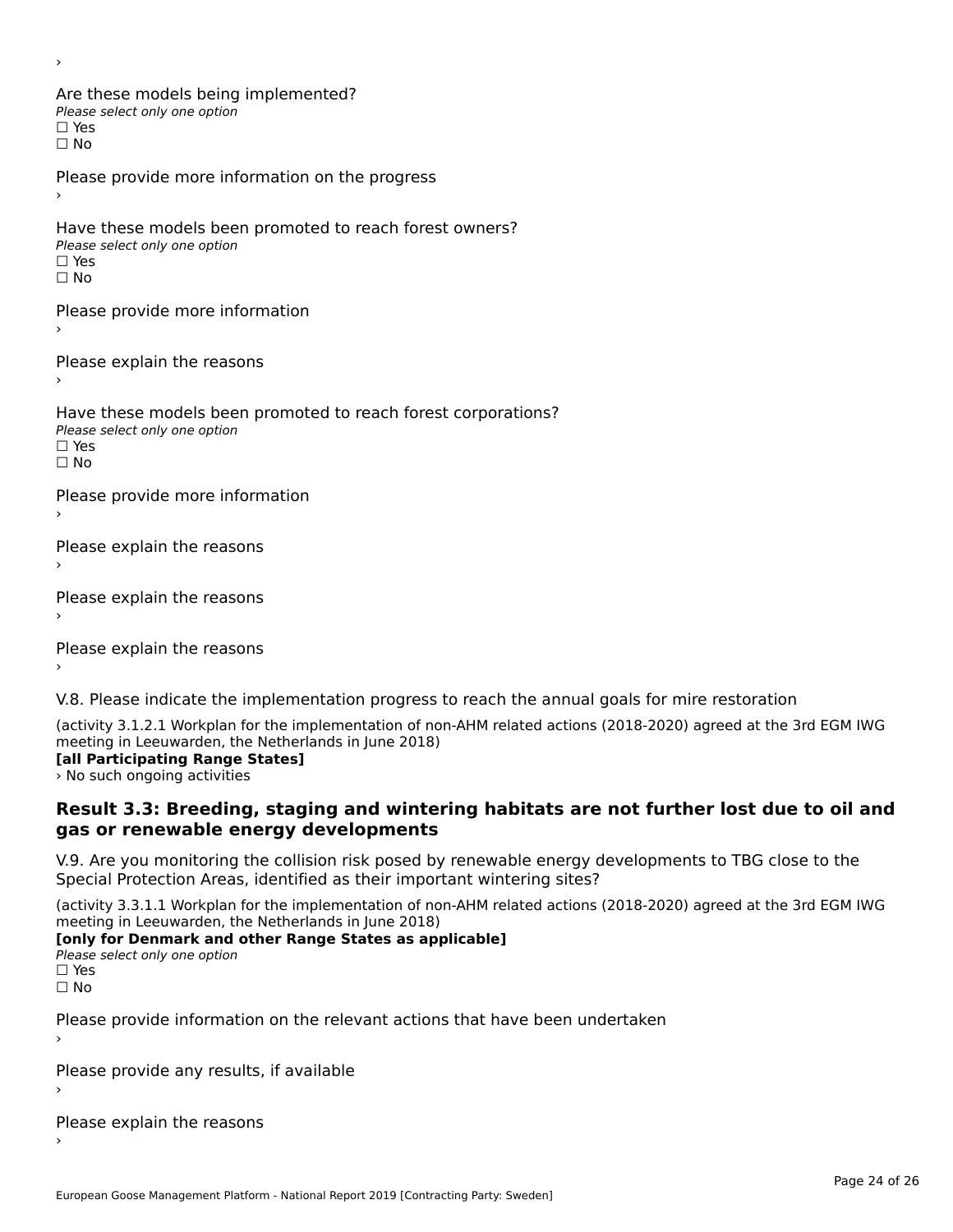#### **Result 3.4: Impact of agriculture on natural Taiga Bean Goose habitats is minimized**

V.10. Has the area of managed coastal grasslands under the Common Agricultural Policy (CAP) increased in your country compared to 2017?

(activity 3.4.1.1 Workplan for the implementation of non-AHM related actions (2018-2020) agreed at the 3rd EGM IWG meeting in Leeuwarden, the Netherlands in June 2018) **[only for Finland]**[only for Finland]

**□ Please select only one option** □ Yes<br>□ No

Please indicate the size of the total area›

Please indicate the additional area managed since the beginning of 2017›

Please describe the activities undertaken on grassland management

Please upload relevant documentation and provide weblinks

Please explain the reasons

#### **Other objectives and results as decided by the EGM IWG**

#### **Review factors possibly contributing to rapid declines in eastern England and implement appropriate management responses**implement appropriate management responses

V.11. Have possible factors causing population declines in eastern England been reviewed?

(activity 3.4.2. Workplan for the implementation of non-AHM related actions (2018-2020) agreed at the 3rd EGM IWG meeting in Leeuwarden, the Netherlands in June 2018) **[only for UK]**

**Please select only one option<br>Please select only one option** □ Yes<br>□ No

Please describe those factors and provide further information as available

Are appropriate management responses to these factors being implemented? ne appropriace manage.<br>Please select only one option □ Yes<br>□ No

Please provide information on the activities implemented

Please provide information about the main achievements and results

Please explain the reasons›

Please explain the reasons

### **Reducing Taiga Bean Goose crippling**

V.12. Have you undertaken any activities in the past three years to reduce TBG crippling rates? (activity agreed at the 1st EGM IWG meeting in Kristianstad, Sweden in December 2016) **[all Participating Range States]**